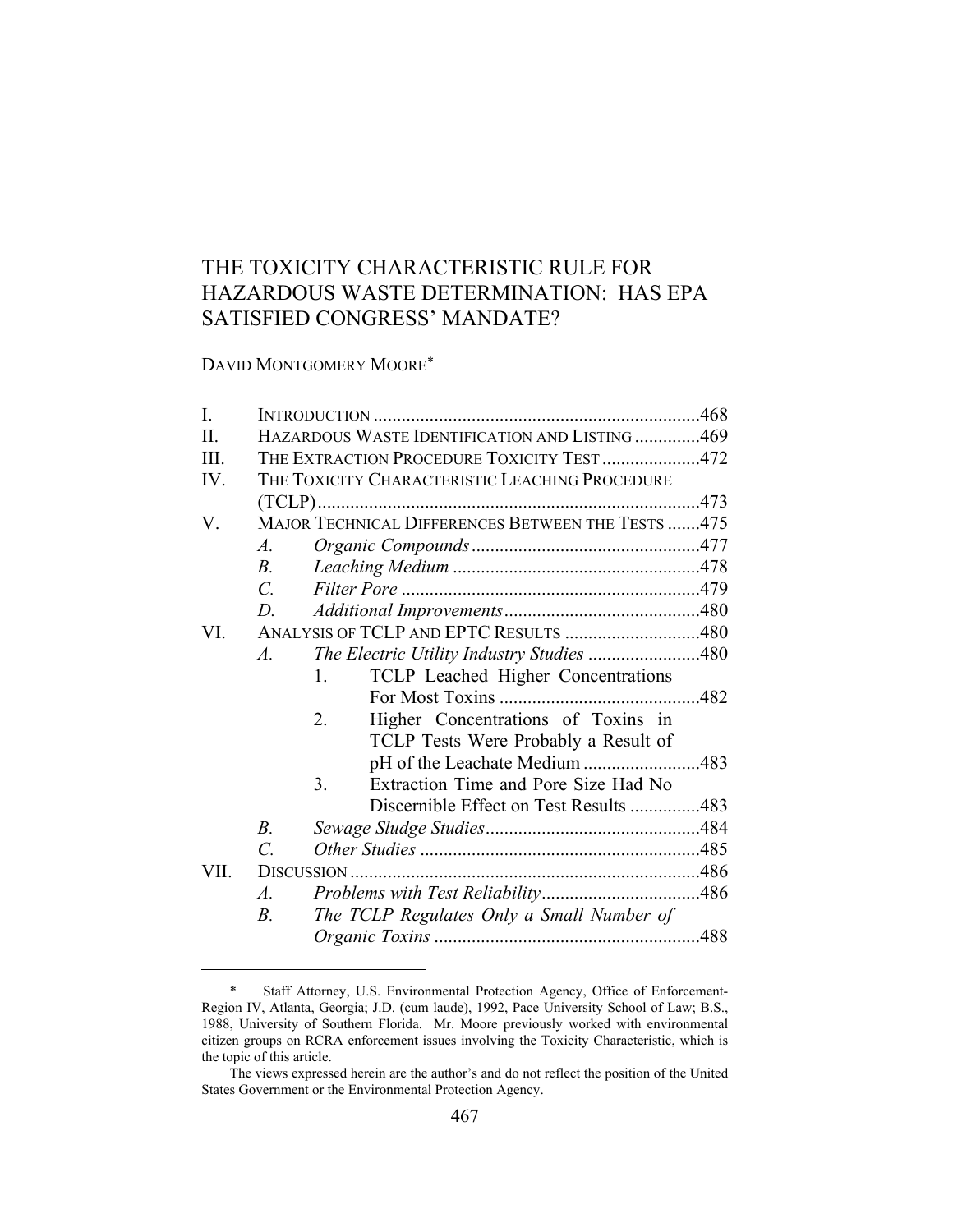| C. Dilution of Wastes to Avoid Regulation is         |  |
|------------------------------------------------------|--|
|                                                      |  |
| VIII. LEGAL CHALLENGE TO THE TOXICITY CHARACTERISTIC |  |
|                                                      |  |
|                                                      |  |

## I. INTRODUCTION

 When Congress enacted the 1984 Hazardous and Solid Waste Amendments  $(HSWA)$ ,<sup>1</sup> legislators expressed concern that existing hazardous waste regulations failed to address the threat of a number of hazardous wastes, most notably the threat from organic chemicals.2 Because of this concern, Congress amended section 3001 of the Resource Conservation and Recovery Act of 1976 (RCRA),<sup>3</sup> using especially strong language which required the Environmental Protection Agency (EPA or the Agency) to "examine the deficiencies of the extraction procedure toxicity characteristic [EPTC] as a predictor of the leaching potential of wastes . . . ."4 Congress also mandated changes in the way in which hazardous wastes are identified. These changes were to take the form of a new leachate extraction test which would "accurately predict[] the leaching potential of wastes which pose a threat to human health and the environment when mismanaged."5

 In March 1990, EPA promulgated the Toxicity Characteristic Leaching Procedure (TCLP) to meet Congress' mandate for a new test under RCRA section 3001,6 thus adding twenty-five toxins to the existing fourteen regulated under 40 C.F.R. section 261.24. Most of these newly added toxins are organic chemicals and all are known toxins, carcinogens, mutagens or teratogens derived from a preexisting list of toxins located in EPA hazardous waste regulations at Appendix VIII of 40 C.F.R. Part 261.

 <sup>1.</sup> Pub. L. No. 98-616, 98 Stat. 5576 (1984).

 <sup>2.</sup> OFFICE OF SOLID WASTE, U.S. ENVIRONMENTAL PROTECTION AGENCY, TOXICITY CHARACTERISTIC TRAINING COURSE 1-5 (1990) [hereinafter TOXICITY CHARACTERISTIC TRAINING COURSE]. *See also* 55 Fed. Reg. 11,798, at 11,800 (1990) (promulgation of final Toxicity Characteristics rule).

 <sup>3. 42</sup> U.S.C. §§ 6901-6992k (1988).

 <sup>4.</sup> RCRA § 3001(g), 42 U.S.C. § 6921(g) (1988).

 <sup>5.</sup> *Id.* 

 <sup>6. 55</sup> Fed. Reg. 11,798, at 11,800 (1990).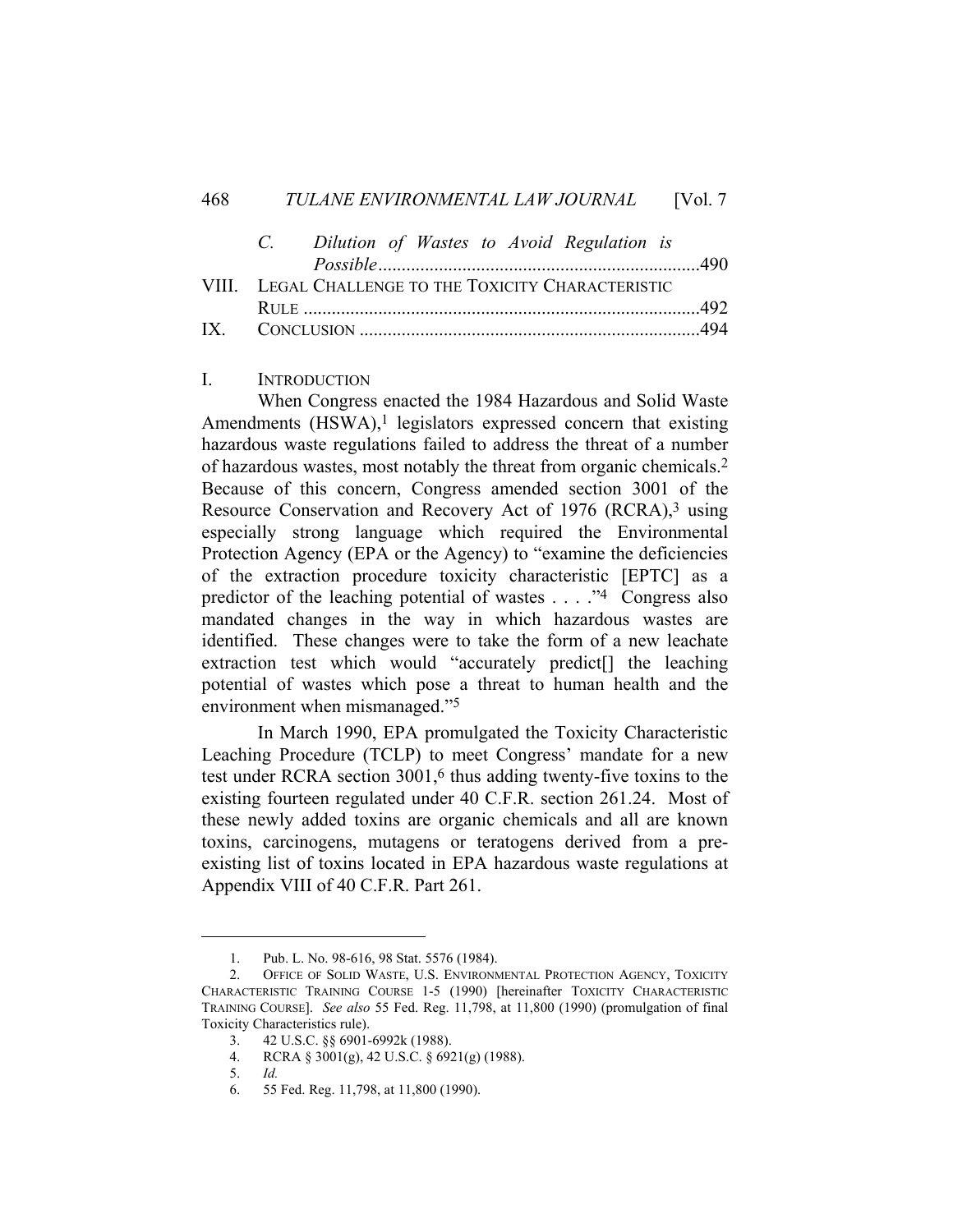Although the TCLP is an improvement over the former EPTC test, the TCLP still falls far short of Congress' mandate. As this paper will discuss, the new test procedure is not an effective attempt to protect the environment. The new test is only slightly more aggressive and reliable than the former test, and adds only twenty-five toxins to the list of regulated chemicals. This slight improvement over the EPTC fails to protect human health and the environment in the manner envisioned by Congress in the explicit language of RCRA section 3001. As a result, unless the TCLP is refined and hundreds more toxic chemicals added to the TCLP list, toxins will be free to enter the environment unregulated, thus creating soil and groundwater contamination.

## II. HAZARDOUS WASTE IDENTIFICATION AND LISTING

 Hazardous waste identification and listing is the core of RCRA.7 Wastes are defined as hazardous (1) if they are listed in 40 C.F.R. Part 261, or (2) if wastes exhibit any of the characteristics of hazardous waste found in 40 C.F.R. Part 261. As required by section 3001(a) of RCRA, EPA has promulgated regulations for both listed and characteristic wastes.8 Since 1980, this effort has produced 218 specific listings and four hazardous waste characteristics.<sup>9</sup>

 EPA categorizes its listed hazardous wastes as K, F, P or U depending upon the source of the waste. K-wastes are the products of specific industries or processes as set forth in 40 C.F.R. section 261.32. K-wastes are not defined by their chemical constituents, but rather by the production of particular compounds used in the chemical industry.10 For example, wastewater sludges from the production of

 <sup>7. 42</sup> U.S.C. § 6921. This section requires EPA to promulgate regulations for the identification and listing of hazardous wastes. The bulk of those regulations were promulgated in 1980. *See* 45 Fed. Reg. 33,084, at 33,119-33 (1980) (codified at 40 C.F.R. pt. 261 (1992)).

 <sup>8.</sup> *See* 42 U.S.C. § 6921(a) (1988). Wastes may also be deemed hazardous if they are a mixture of solid and hazardous waste via the mixture rule, promulgated at 40 C.F.R. § 261.3(a)(2), or if they are derived from the treatment, storage or disposal of hazardous wastes under the derived-from rule, also promulgated at 40 C.F.R. § 261.3. *See also* 40 C.F.R. § 261.30-.33 (1992) (listed-waste regulations); 40 C.F.R. § 261.20-.24 (1992) (characteristic-waste regulations).

 <sup>9.</sup> TOXICITY CHARACTERISTIC TRAINING COURSE, *supra* note 2, at 1-1; *see generally* 40 C.F.R. pt. 261 (1992).

 <sup>10.</sup> *See* 40 C.F.R. § 261.32 (1992).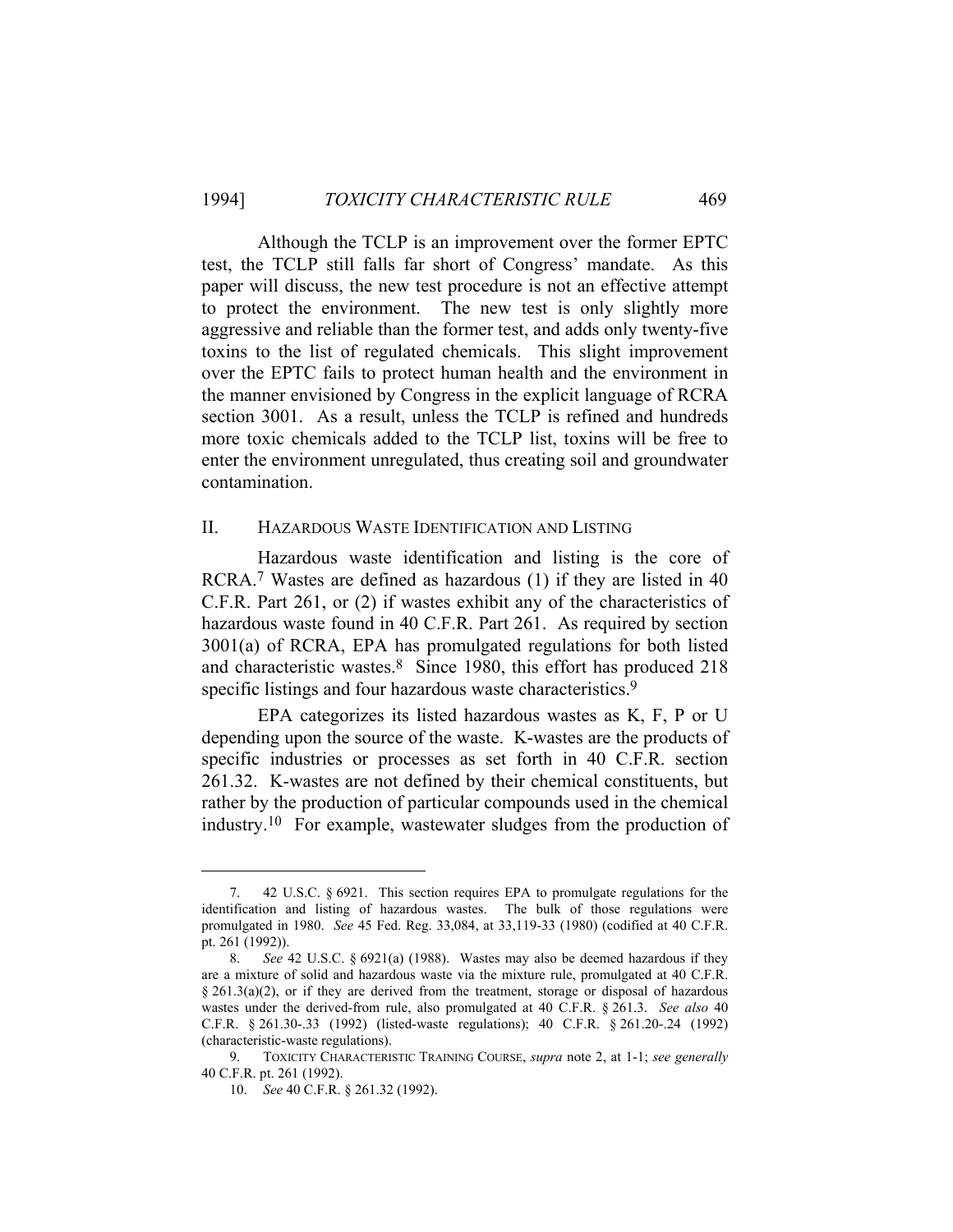paints are listed as hazardous without reference to specific constituents.11

 F-wastes are hazardous wastes from nonspecific sources that must fit within the twenty-three regulatory descriptions found in 40 C.F.R. section 261.31. F-wastes can be similar to K-wastes in that wastes from chemical processes are included. However, the F-waste list also contains some specific chemical compounds from particular processing operations.12

 P-wastes and U-wastes form a catch-all grouping of discarded commercial chemical products, off-specification species, container residues, and spill residues.13 The P and U lists contain over 400 specific chemical compounds.<sup>14</sup> At first glance, these lists look quite comprehensive. However, the comment to the P and U list rule indicates that in reality the list is limited. The comment limits P and U wastes to (1) certain types of chemical substances that are manufactured or formulated for commercial or manufactured use consisting of the pure grade of the chemical; (2) any technical grades of the chemical that are produced or marketed; and (3) all formulations in which the chemical is the sole active ingredient.15

 Because of limitations imposed by *source-specific* listings, the percentage of toxic chemical compounds covered by these lists is relatively small in comparison to the universe of hazardous and toxic substances that pose a threat to human health and the environment. To fill the gaps created by the inherent limitations in listing, Congress required EPA not only to develop criteria to list specific hazardous wastes but also to promulgate criteria for identifying the characteristics that made wastes hazardous.16 In May 1980, EPA promulgated regulations for four characteristics of hazardous waste: ignitability,17 corrosivity,18 reactivity,19 and toxicity.20

 17. 40 C.F.R. § 261.21 (1992). The ignitability characteristic includes: liquids with a flash point of less than 60 degrees centigrade; nonliquids that may catch fire at standard

 <sup>11.</sup> *Id.*

 <sup>12.</sup> *See* 40 C.F.R. § 261.31 (1992).

 <sup>13. 40</sup> C.F.R. § 261.33 (1992); *see* 45 Fed. Reg. 78,532, at 78,540 (1980).

 <sup>14.</sup> *See* 40 C.F.R. § 261.33 (1992).

 <sup>15.</sup> *See* 40 C.F.R. § 261.33(d) cmt. (1992).

 <sup>16. 42</sup> U.S.C. § 6921(a) & (b). Congress specifically required EPA to take into account "toxicity, persistence, and degradability in nature, potential for accumulation in tissue, and other related factors such as flammability, corrosiveness, and other hazardous characteristics." *Id.* § 6921(a).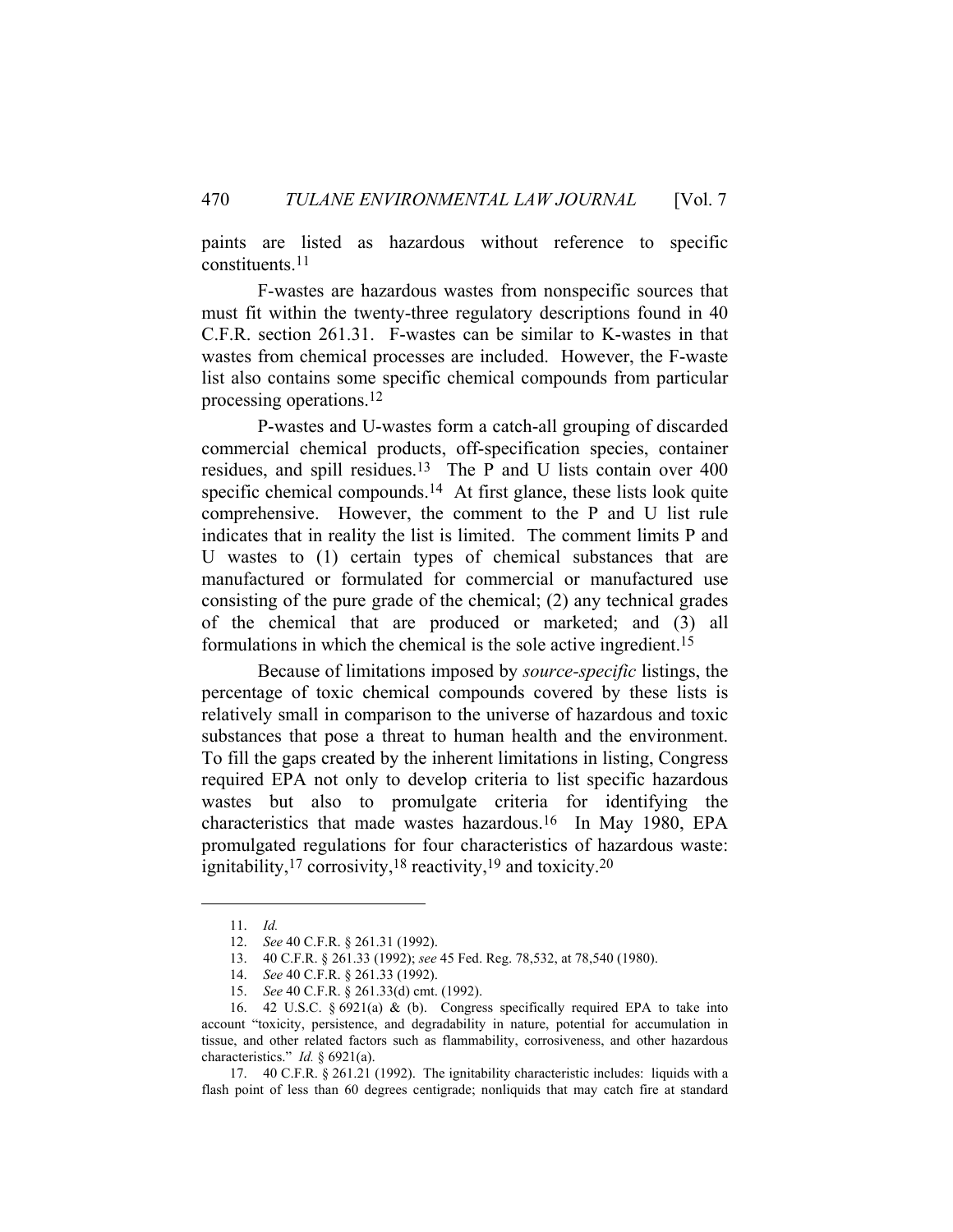Definitions of the first three characteristics are dependent upon general physical properties of wastes. In promulgating the toxicity characteristic, however, EPA has for all practical purposes resorted again to listing specific chemicals. The problem with this approach is that while a toxicity characteristic has the greatest potential for preventing damage to human health or the environment from wastes that would otherwise escape listing, EPA's approach to the toxicity characteristic drastically underrepresents the universe of hazardous wastes.<sup>21</sup> Thus, as promulgated and presently used, EPA's toxicity characteristic fails to perform the function anticipated by Congress and leaves the environment at risk from exposure to the many toxins and hazardous wastes produced by industry.22

 The definition of what constitutes a hazardous waste under RCRA has serious implications for the environment and the regulated community. RCRA regulates the treatment, handling, and disposal of hazardous wastes from the "cradle to the grave." Of particular importance is disposal since improper disposal can result in hazardous waste leaching. This leaching of toxic substances is the primary mechanism of mass hazardous waste transport.<sup>23</sup> Because of the rising number of sites where leachate has contaminated groundwater aquifers, EPA has tightened management practices and regulatory requirements associated with waste disposal. As a consequence of

 20. 40 C.F.R. § 261.24 (1992). Toxicity Characteristic constituents are given the hazardous waste numbers D004 through D042. *Id.* 

 21. The legislative history of the 1984 HSWA indicates that Congress believed that the extraction procedure toxicity test was underinclusive in identifying hazardous wastes. H.R. CONF. REP. NO. 1133, 98th Cong., 2d Sess. 105-06 (1984), *reprinted in* 1984 U.S.C.C.A.N. 5649, 5676-77.

 22. *See also* Gregory P. Barton, Comment, *RCRA Leachate Testing Regulations: Is the Groundwater Safe? Are We Safe?*, 22 ENVTL. L. 387 (1992) (discussing generally the environmentally dangerous status of the hazardous waste industry and regulation).

 23. *See* IAN J. TINSLEY, CHEMICAL CONCEPTS IN POLLUTANT BEHAVIOR 32, 34-35 (1979) (discussing chemical movement through soil).

temperature and pressure through friction; and ignitable compressed gases. Ignitable hazardous wastes are given the hazardous waste number D001. *Id.* 

 <sup>18. 40</sup> C.F.R. § 261.22 (1992). Corrosive wastes include: wastes with a pH less than or equal to 2 (strongly acidic), or a pH greater than or equal to 12.5 (strongly basic); or liquids that corrode steel at a rate greater than 6.35 millimeters per year at 55 degrees centigrade. Corrosive wastes are given the hazardous waste number D002. *Id.* 

 <sup>19. 40</sup> C.F.R. § 261.23 (1992). Reactive wastes include normally unstable wastes, wastes which react violently with water, cyanide- or sulfide-bearing wastes, and wastes capable of detonation or explosion. Reactive wastes are given the hazardous waste number D003. *Id.*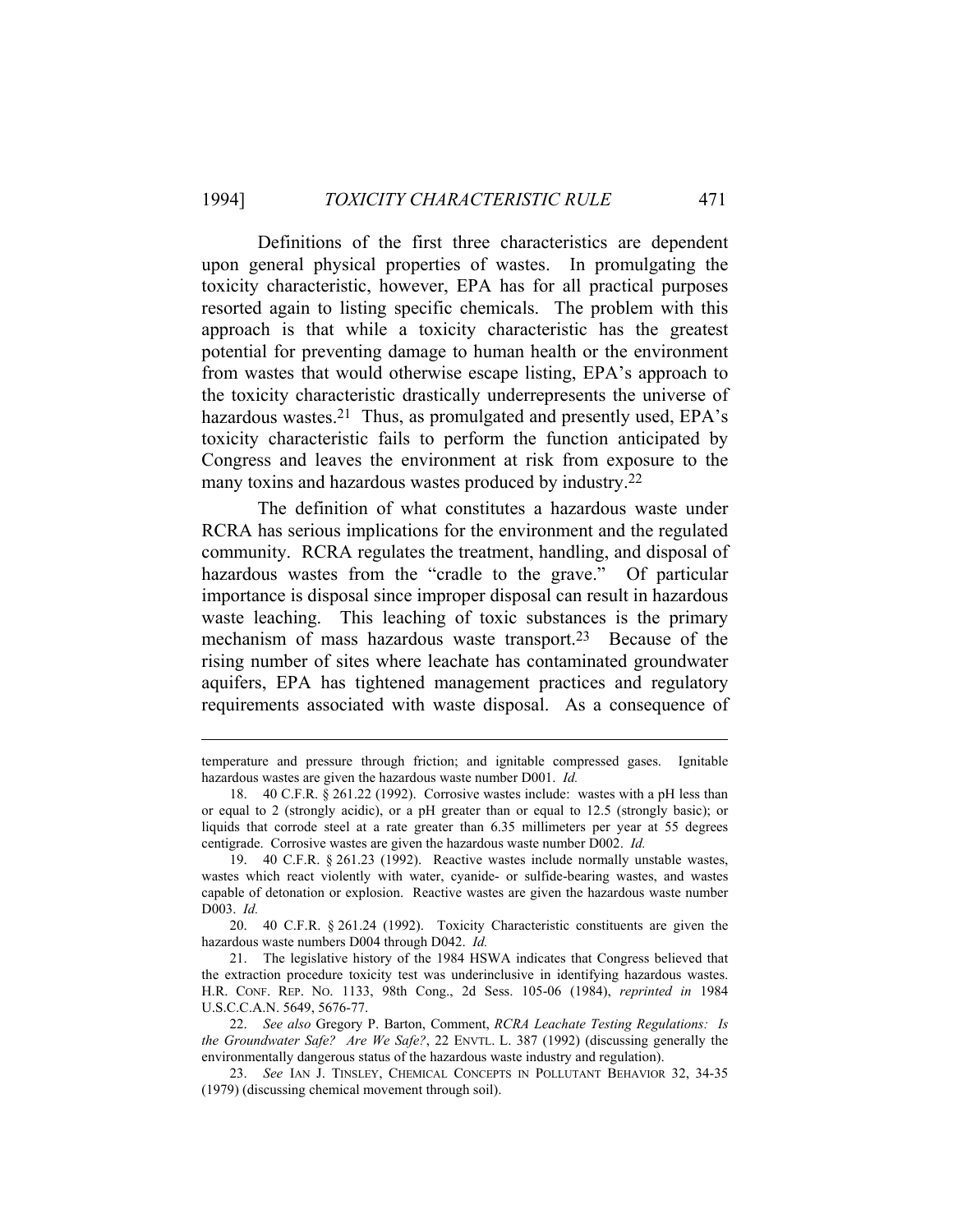this increased regulation, the importance of the TCLP as an indicator of leachability of wastes will also increase.24

#### III. THE EXTRACTION PROCEDURE TOXICITY TEST

 EPA promulgated the Extraction Procedure Toxicity Characteristic (EPTC) in May 1980.25 Under the EPTC, the EPA required wastes to be tested by the Extraction Procedure (EP) test for fourteen particular contaminants. Eight of these contaminants were metals<sup>26</sup> and six were pesticides.<sup>27</sup>

 EPA intended the EPTC to identify wastes with the potential for leaching toxic constituents into groundwater.28 Therefore, the EPTC test attempted to simulate the conditions under which leaching occurred in actively decomposing landfills.29 The maximum allowable concentrations for constituents in the leachate was set according to the National Primary Drinking Water Standards (NPDWS).30 In setting these benchmarks, EPA simply applied a dilution/attenuation factor  $(DAF)^{31}$  of 100 to the NPDWS.<sup>32</sup> Thus, the toxicity levels set under the EP toxicity test were established at 100 times the allowable levels for those metals and pesticides in the NPDWS.33

 The scientific community noted a number of problems with the EPTC. For example, the initial solid/liquid separation technique

30. TOXICITY CHARACTERISTIC TRAINING COURSE, *supra* note 2, at 1-5.

 <sup>24.</sup> Danny R. Jackson et al., *Comparison of Batch and Column Methods for Assessing Leachability of Hazardous Waste*, 18 ENVTL. SCI. & TECH. 668-73 (1984).

 <sup>25. 45</sup> Fed. Reg. 33,084, at 33,122 (1980) (codified at 40 C.F.R. § 261.24 (1989)).

 <sup>26.</sup> The eight metals tested for by the EP toxicity test are arsenic, barium, cadmium, chromium, lead, mercury, selenium, and silver. 40 C.F.R. § 261.24, tbl. I (1989).

 <sup>27.</sup> The six pesticides included four insecticides (Endrin, Lindane, Methoxychlor, and Toxaphene) and two herbicides (2,4-D (2, 4-Dichlorophenoxyacetic acid) and 2,4,5-TP silvex (2,4,5-Trichlorophenoxypropionic acid)). *Id.* Todd A. Kimmell & David Friedman, *Model Assumptions and Rationale Behind the Development of EP-III, in HAZARDOUS AND* INDUSTRIAL SOLID WASTE TESTING: FOURTH SYMPOSIUM, AMERICAN SOCIETY FOR TESTING AND MATERIALS 36, 37 (J. K. Petros et al. eds., 1986).

 <sup>28.</sup> *See* 45 Fed. Reg. 33,084, at 33,110 (1980); TOXICITY CHARACTERISTIC TRAINING COURSE, *supra* note 2, at 1-5.

 <sup>29.</sup> *See* Kimmell & Friedman, *supra* note 27, at 37-38.

 <sup>31.</sup> The dilution/attenuation factor is the expected reduction in concentration of a constituent during transport through soil and groundwater from leachate release at the exposure point. *Id.* at 1-15.

 <sup>32.</sup> *Id.* at 1-5.

 <sup>33.</sup> *Id.*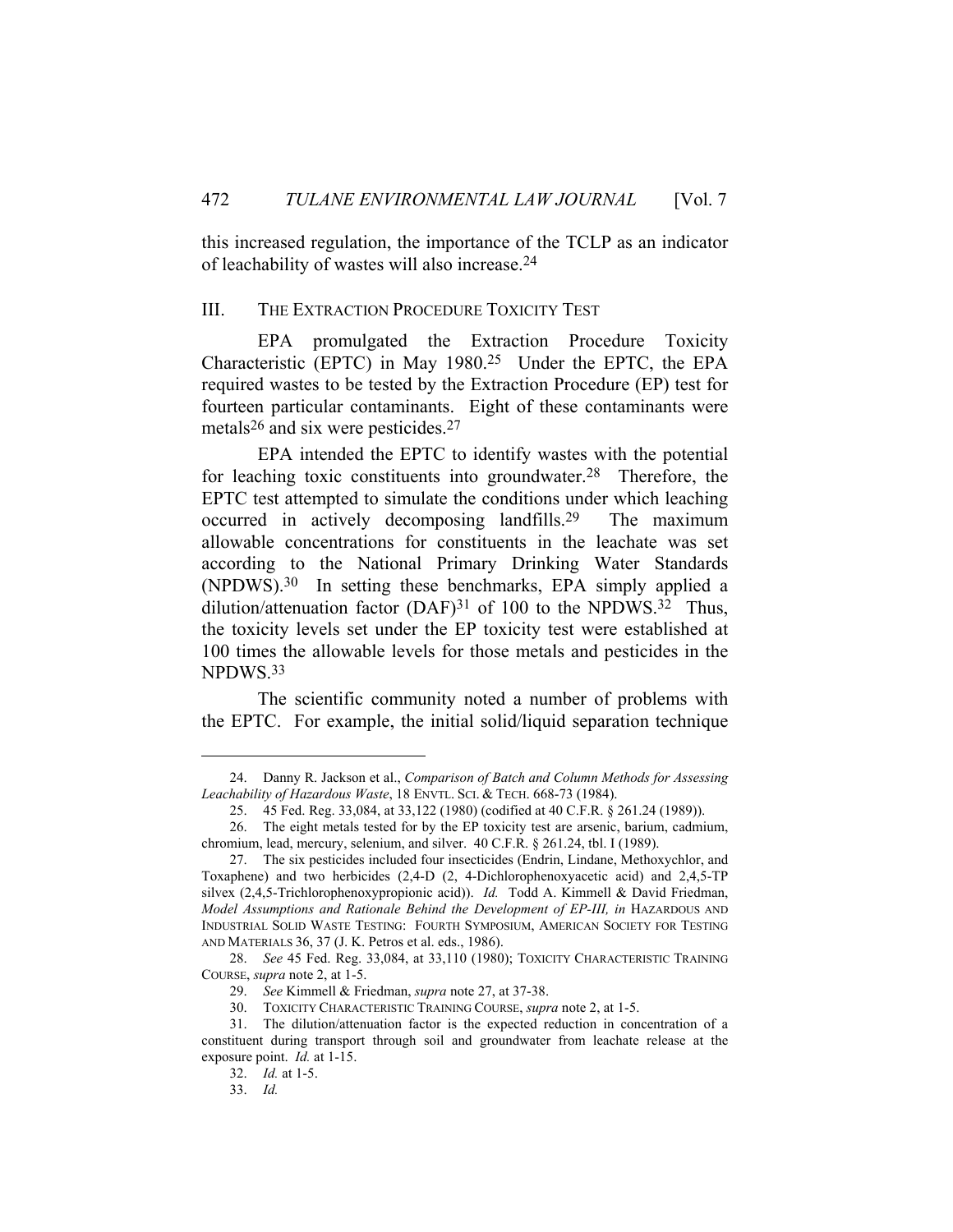required by the EPTC involved pressure filtration through a 0.45 micron nitrocellulose filter which tended to clog when oily wastes were tested.<sup>34</sup> As a result, materials that did not pass through the filter were treated as solids even though they behaved as liquids in the environment.35 Another problem was the continual pH monitoring that EPA required under the EPTC. Under this requirement, the Agency required maintenance of a constant pH level of 5.0, plus or minus 0.2.<sup>36</sup> These constant pH levels were difficult to maintain over the length of the test.<sup>37</sup> Further, there was concern that the EPTC's failure to adequately define the agitation technique could introduce unnecessary variability into the test.38 Individual testing laboratories could therefore subject samples to different agitation techniques, thereby affecting the dissolution of toxins and changing test results.

# IV. THE TOXICITY CHARACTERISTIC LEACHING PROCEDURE (TCLP)

 EPA proposed to expand the Toxicity Characteristic (TC) in June 1986.39 The rule was formally promulgated in March 1990 and became effective on September 25, 1990.40 It requires a new and improved test for hazardous wastes, the Toxicity Characteristic Leaching Procedure (TCLP).<sup>41</sup> While the proposed TCLP originally listed fifty-two toxins, the final rule listed only thirty-nine.<sup>42</sup>

 <sup>34.</sup> Kimmell & Friedman, *supra* note 27, at 51; 51 Fed. Reg. 21,648, at 21,681 (1986) (proposed TCLP rule).

 <sup>35.</sup> *Id.* at 21,651. *See infra* notes 121-22 and accompanying text discussing the implications of solid-phase composition of wastes on toxicity testing.

 <sup>36. 40</sup> C.F.R. pt. 261, App. II, Step A.5 (1989).

 <sup>37.</sup> *See* 51 Fed. Reg. 21,648, at 21,653, 21,681 (1986).

 <sup>38.</sup> ANDREA M. DIETRICH ET AL., COMPARISON OF TWO TESTS FOR TRACE-ORGANIC COMPOUNDS IN LAND-APPLIED SEWAGE SLUDGE 11 (1990) (available from Virginia Water Resources Research Center, Virginia Polytechnic Institute and State University); 51 Fed. Reg. 21,648, at 21,656. *See also* D.K. BROWN ET AL., OAK RIDGE NAT'L LAB., MOBILITY OF ORGANIC COMPOUNDS FROM HAZARDOUS WASTES 4 (Nat'l Technical Info. Serv., No. PB83- 163956, 1983).

 <sup>39. 51</sup> Fed. Reg. 21,648 (1986).

 <sup>40. 55</sup> Fed. Reg. 11,798 (1990).

 <sup>41. 40</sup> C.F.R. pt. 261, App. II (1992).

 <sup>42.</sup> *Compare* 51 Fed. Reg. 21,648, at 21,652 (1986) (listing 52 compounds for the proposed TCLP) *with* 40 C.F.R. § 261.24, tbl. 1 (1992) (final TCLP rule listing 39 compounds).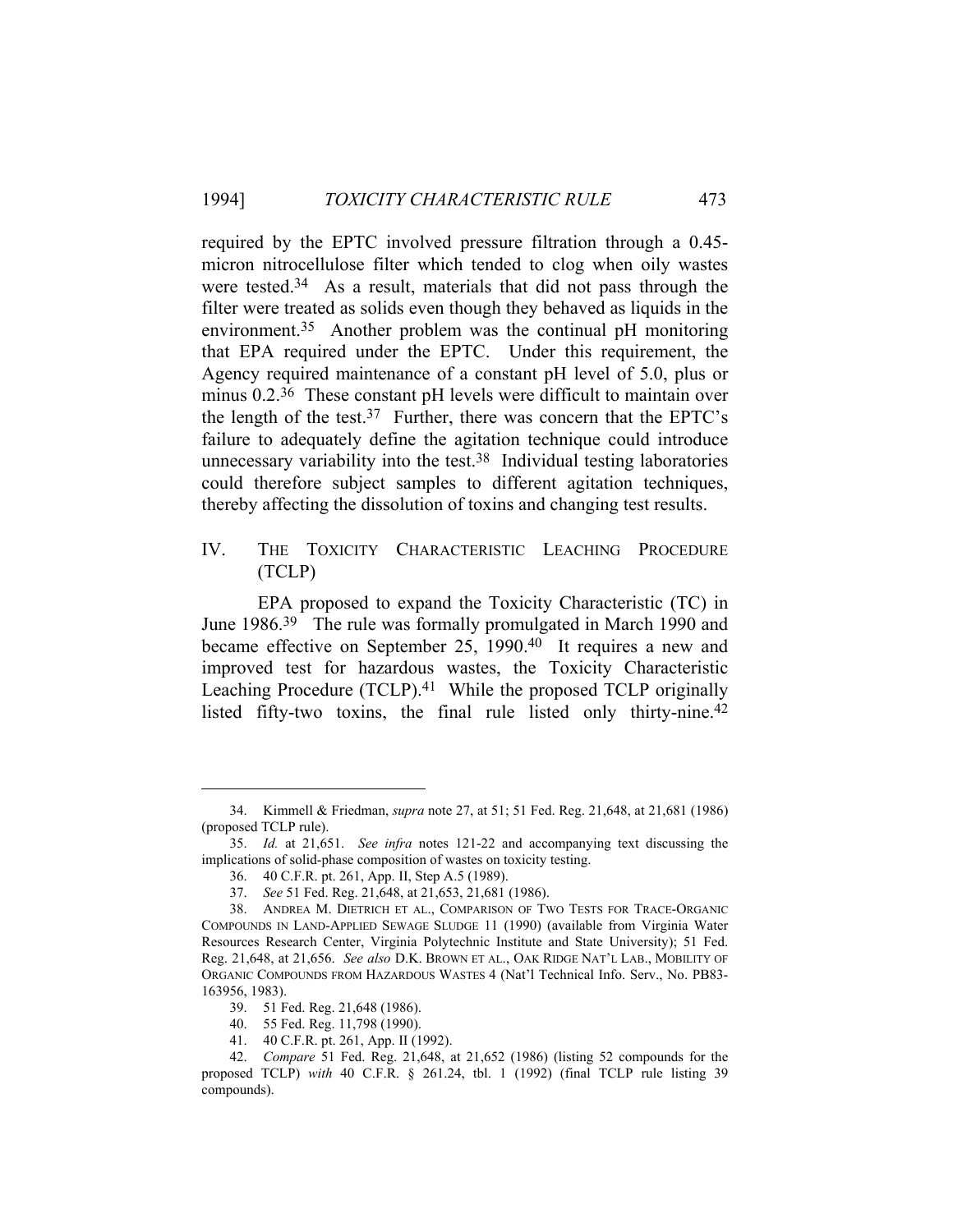Fourteen of the thirty-nine listed toxins were already included in the EPTC test.43

 In accordance with the explicit congressional mandate of the amended section 3001 of RCRA, the TCLP test features a number of improvements over the EPTC test. Rather than using the drinking water standards (NPDWS), EPA determined chronic toxicity reference levels (CTRLs) for each individual chemical on the TC list.44 EPA based many CTRLs for the new TC upon the Safe Drinking Water Act's Maximum Contaminant Levels (MCLs).<sup>45</sup> If the compound is a carcinogen, EPA based the CTRLs on risk specific doses (RSDs).46 The RSDs in the final rule were designed so that the risk of getting cancer was 1 in 100,000.47 For noncarcinogens, the TCLP uses reference doses (RfDs) as an estimate of the daily dose of a substance that would result in no observed adverse effects after a lifetime of exposure.48

 EPA established the regulatory levels for TCLP toxic constituents in 40 C.F.R. section 261.24 based on two criteria: (1) the toxicity of each constituent; and (2) the expected fate, or persistence, of the constituent in the environment.49 Fate is expressed as a dilution/attenuation factor (DAF) which is multiplied by the toxicity value resulting in the regulatory level set in the TCLP.50 Unlike the EP, the TCLP set compound-specific DAFs to better predict the leaching and groundwater transport for the compounds.<sup>51</sup>

 The Agency set the regulatory level for the TCLP by multiplying the CTRL (as established by MCLs, RfDs or RSDs, where applicable), by the DAF, set at  $100$  for most compounds.<sup>52</sup> For example, under this formula, EPA determined the regulatory level for arsenic to be arsenic's MCL of 0.05 mg/l multiplied by a DAF of 100

 <sup>43.</sup> *Compare* 40 C.F.R. § 261.24, tbl. I (1989) *with* 40 C.F.R. § 261.24, tbl. 1 (1992).

 <sup>44.</sup> TOXICITY CHARACTERISTIC TRAINING COURSE, *supra* note 2, at 1-14.

 <sup>45.</sup> *See id.* A constant assumption in the model was that a representative number of the relevant population drinks two liters of water per day for 70 years. *Id.* at 1-16.

 <sup>46.</sup> *Id.* at 1-14.

 <sup>47.</sup> *Id*.

 <sup>48.</sup> *Id.* Appendix A of the TOXICITY CHARACTERISTIC TRAINING COURSE contains a list of the toxicity characteristic constituents and the CTRL basis for which they were chosen. *Id.* at A-2.

 <sup>49. 55</sup> Fed. Reg. 11,798, at 11,843 (1990).

 <sup>50.</sup> *Id.* 

 <sup>51.</sup> *See id.* at 11,816, 11,843.

 <sup>52.</sup> TOXICITY CHARACTERISTIC TRAINING COURSE, *supra* note 2, at 1-15 to 1-16.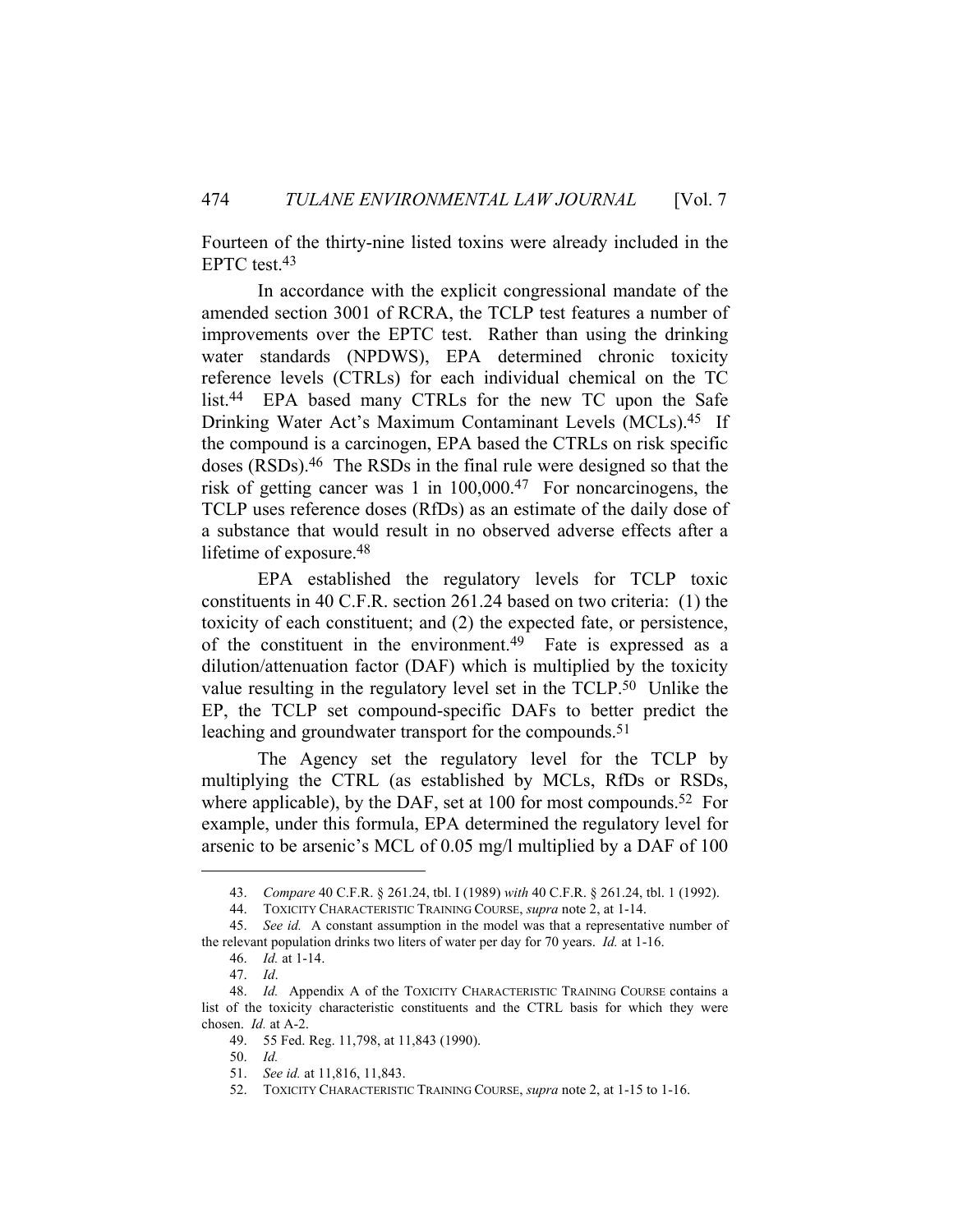for the regulatory level of 5.0 mg/l.<sup>53</sup> If the quantitation limit for a chemical, the lowest level that can be reliably measured in the laboratory, exceeded the regulatory level calculated by this formula, the quantitation limit was used as the regulatory level.54 The regulatory levels already established under the EP test remained the same for the TCLP.55

 In order to understand the problems with the TCLP test, one must understand the assumptions upon which the test was based. The groundwater transport model used to estimate contamination levels was based upon an infinite source of pollutant going into an aquifer of constant thickness under steady-state conditions.56 EPA assumed that aquifer flow was uniform and continuous in a vertical direction, and that the groundwater upstream from the point of contamination was uncontaminated.57 Although EPA assumed that constituents in the landfill would degrade, degradation was limited to hydrolysis, a reaction involving water.58 The Agency assumed that hydraulic conditions such as conductivity were continuous under varying temperatures.59

## V. MAJOR TECHNICAL DIFFERENCES BETWEEN THE TESTS

 The new TCLP test has four major changes from the prior EPTC test:60

 <sup>53. 55</sup> Fed. Reg. 11,798, at 11,804 (tbl. II.2.), 11,813-16 (1990).

 <sup>54.</sup> TOXICITY CHARACTERISTIC TRAINING COURSE, *supra* note 2, at 1-16. Three constituents were set at the quantitation limit: 2,4-dinitrotoluene, hexachlorobenzene, and pyridine. *Id.*

 <sup>55.</sup> *Id.* However, because the leaching procedures for the two tests are different, wastes that are hazardous under the EP and the TCLP may not be the same. *Id.*

 <sup>56.</sup> *Id.* at 1-15.

 <sup>57.</sup> *Id.* 

 <sup>58.</sup> Fate is a measure of the persistence of a compound under certain conditions. *See supra* note 49 and accompanying text. Fate is affected by environmental factors such as hydrolysis. *See* 55 Fed. Reg. 11,798, at 11,843 (1990).

Hydrolysis has two potential effects on a toxin: first, it may decrease the concentration of the toxin; or second, it may react to yield a chemical constituent which is itself a toxin. *Id.* One of the problems with the TCLP is that the product of hydrolysis of a toxin may be a toxin in and of itself, and may not necessarily be regulated. *See id.* 

 <sup>59.</sup> *See* 55 Fed. Reg. 11,798, at 11,817, 11,822 (1990).

 <sup>60.</sup> L.P. JACKSON & S. SORINI, W. RESEARCH INST., EVALUATION OF THE TOXICITY CHARACTERISTIC LEACHING PROCEDURE (TCLP) ON UTILITY WASTES S-1 (1987) (Elec. Power Research Inst., CS-5355, Research Project 2708-2).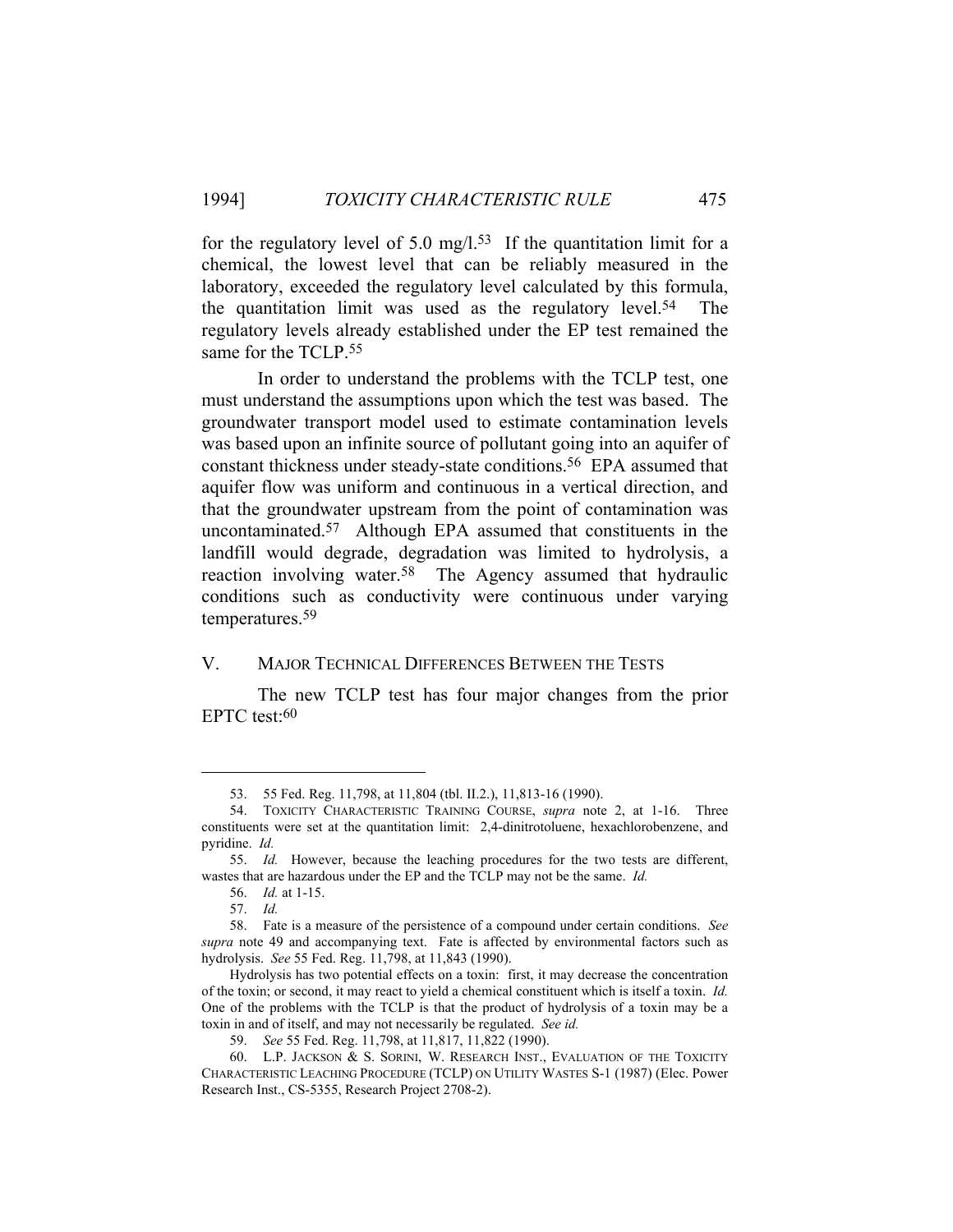(1) ORGANIC CONSTITUENTS: The EPTC tested only for inorganic constituents, while the TCLP also tests for semi-volatile and volatile organic compounds.<sup>61</sup>

 (2) LEACHING MEDIUM: The EPTC uses an acetic acid leaching medium at variable pH depending upon the alkalinity of the waste. The TCLP uses either a buffered sodium-acetate leach medium or a nonbuffered acetic acid leach medium of fixed pH based on the alkalinity of the waste.62

 (3) FILTER PORE SIZE: The TCLP test procedure uses a larger filter pore size of 0.7 microns as compared to the 0.45-micron filter used in the EPTC.63

 (4) TESTING TIME: The TCLP extraction period is eighteen hours while the EPTC period was twenty-four hours.<sup>64</sup>

 The TCLP test procedure differs from the EP test by requiring selection of one of two different leaching solutions, depending upon the pH of the waste being tested.<sup>65</sup> Furthermore, the testing protocol under the TCLP is split into two extractions: one for volatile constituents66 and another for nonvolatile constituents.67 Nonvolatile constituents are tested using "filtration, extraction and/or separation

 <sup>61.</sup> *Id.* An organic compound is any one of the large group of chemicals whose molecular structure is based upon the carbon atom. The EPTC tested mainly for elemental chemicals rather than organic compounds, with the exception of six pesticides which are, in fact, also organic compounds. *See* 40 C.F.R. § 261.24 tbl. I (1989); Kimmell & Friedman, *supra* note 27, at 37.

 <sup>62.</sup> JACKSON & SORINI, *supra* note 60, at S-1; *see also* 40 C.F.R. pt. 261, App. II, Step A.5 (1989); 40 C.F.R. pt. 261, App. II, Step 5.0 (Reagents) (1992).

 <sup>63.</sup> JACKSON & SORINI, *supra* note 60, at S-1; *see also* 40 C.F.R. pt. 261, App. II, Step A (Separation Procedure) (1989); 40 C.F.R. pt. 261, App. II, Step 4.0 (Apparatus and Materials) (1992).

 <sup>64.</sup> JACKSON & SORINI, *supra* note 60, at S-1; *see also* 40 C.F.R. pt. 261, App. II, Step A.5(d) (1989); 40 C.F.R. pt. 261, App. II, Step 7.0 (Procedure) (1992).

 <sup>65.</sup> Wastes with a pH of 5.0 or greater (slightly acidic to alkaline wastes) are extracted with an acidic unbuffered solution (pH 2.88 +/- 0.05), while wastes with a pH of less than 5.0 (strongly to slightly acidic wastes), are extracted with a slightly acidic buffered acetic acid solution (pH 4.93 +/- 0.05). *See* 40 C.F.R. pt. 261, App. II, Steps 5.0 (Reagents) & 7.0 (Procedure) (1992).

 <sup>66.</sup> Volatility is a physical property of chemicals and is expressed as a point at which vaporization of a chemical compound occurs. Volatility is largely dependent upon the molecular structure of a chemical and temperature, where chemical compounds of lower molecular weight are generally more volatile, and volatility increases with an increase in temperature. *See generally* JACK E. FERNANDEZ, ORGANIC CHEMISTRY 6-8 (1984).

 <sup>67. 40</sup> C.F.R. pt. 261, App. II, Step 7.0 (Procedure) (1992).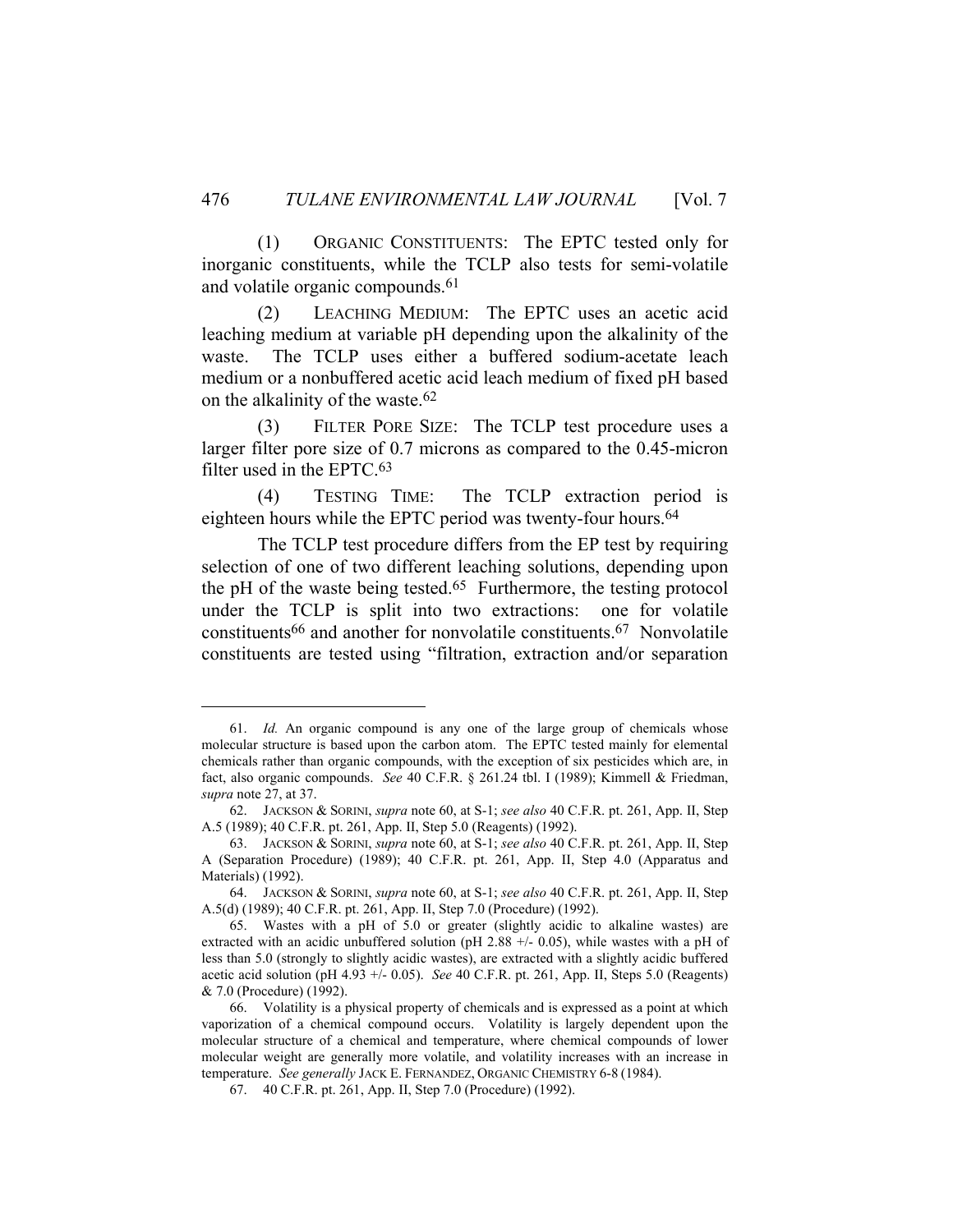of a waste,"68 while volatile constituents are tested using the zeroheadspace extraction procedure.<sup>69</sup> This procedure requires a new piece of equipment that is expensive and difficult to operate. The device is prone to scoring when testing small abrasive particles, and the filter is prone to clogging,  $70$  thereby adversely affecting test results.

 Many improvements in the TCLP are designed to reduce the chance of erroneous readings due to innate properties of the testing equipment itself. For example, the TCLP requires that all equipment be inert towards organic and inorganic analytes.<sup>71</sup> Such equipment is considerably more expensive than the plastic devices formerly used in the EPTC test and requires rigorous and expensive cleaning.72 To avoid binding of testing material with the filter, EPA discontinued use of the nitrocellulose filter in favor of an expensive and fragile glass filter which must be acid-washed for decontamination after each use.73 Finally, EPA analyzes TCLP extract by inductively coupled emission spectroscopy,<sup>74</sup> graphite furnace atomic absorption<sup>75</sup> and cold vapor atomic absorption.76

## *A. Organic Compounds*

 In mandating a new, revised toxicity test, Congress was concerned that the EPTC did not identify hazardous wastes due to toxic levels of organic constituents.77 A great number of organic chemicals known as carcinogens, mutagens, teratogens or chronically toxic pollutants were not included in the original EPTC list.78 In

 <sup>68.</sup> TOXICITY CHARACTERISTIC TRAINING COURSE, *supra* note 2, at 1-17.

 <sup>69.</sup> *Id.* Zero-headspace extraction involves the use of an enclosed container designed to prevent volatile components from dissipating into the atmosphere and escaping detection. *Id. See* 40 C.F.R. pt. 261, App. II, Step 7.0 (Procedure) (1992).

 <sup>70.</sup> JACKSON & SORINI, *supra* note 60, at 2-2, 4-1.

 <sup>71.</sup> *Id.* at 2-1.

 <sup>72.</sup> *Id.* at 2-2.

 <sup>73.</sup> *Id.* 

 <sup>74.</sup> This method is typically used for analysis of barium, cadmium, chromium, lead, nickel, and silver, for example. *See* JACKSON & SORINI, *supra* note 60, at 6-10.

 <sup>75.</sup> This method is typically used for analysis of arsenic, selenium, and thallium. *See id.*

 <sup>76.</sup> This method is typically used for analysis of mercury. *See id.*

 <sup>77.</sup> H.R. REP. NO. 198, 98th Cong., 2nd Sess. 52-53 (1984) *reprinted in* 1984 U.S.C.C.A.N. 5576, 5615-16; 51 Fed. Reg. 21,648, at 21,649 (1986).

 <sup>78.</sup> H.R. REP. NO. 198, at 52-53.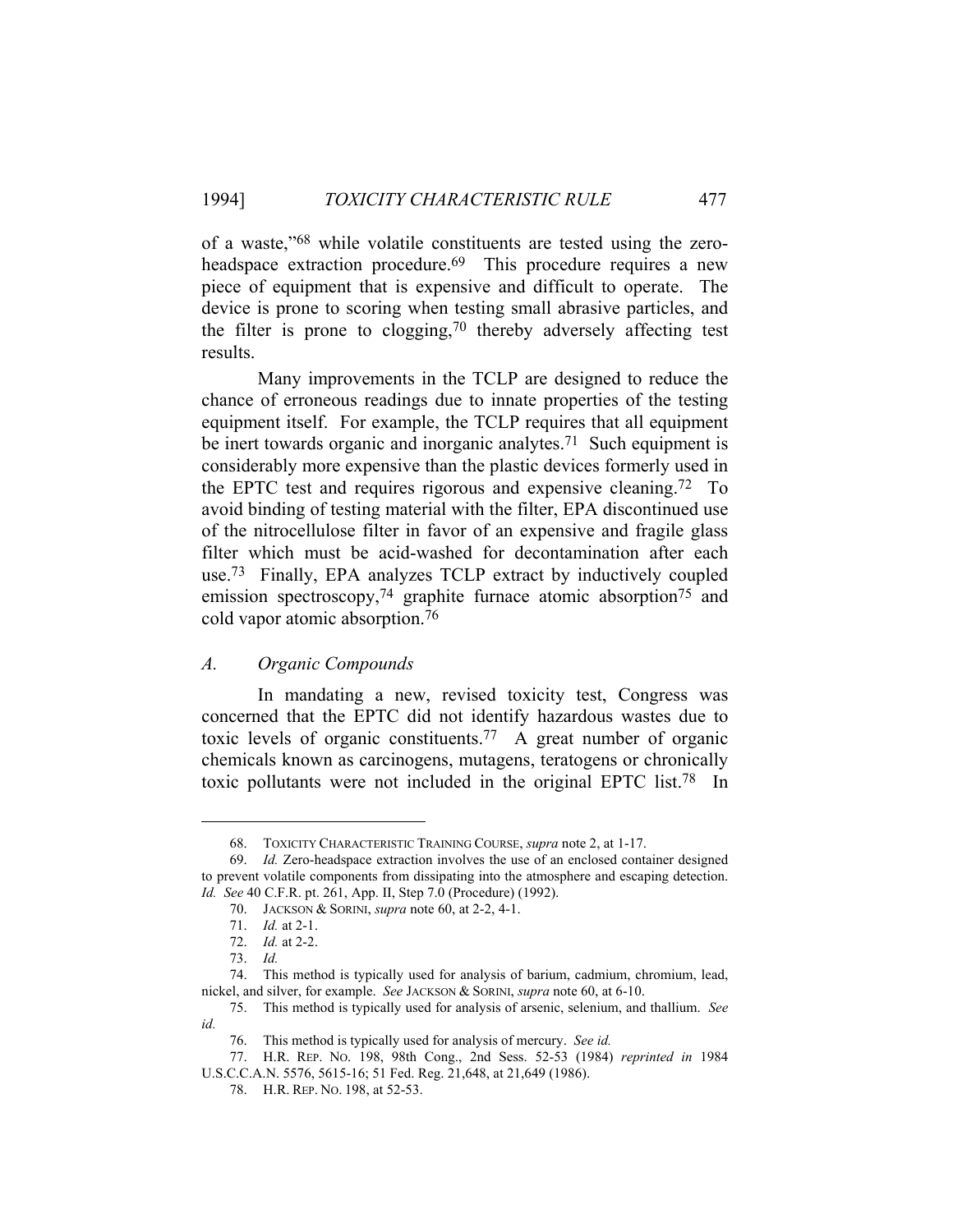response to Congress' mandate under the amended section 3001, EPA added twenty-five constituents in the TCLP test to the original fourteen EPTC test constituents.79 The new organic compounds were selected from the list of hazardous constituents in Appendix VIII of 40 C.F.R. Part 261 known to have toxic, carcinogenic, mutagenic or teratogenic effects.80

 The concern is that organic compounds may be volatile, while metals typically are not (with the notable exception of mercury). Volatility complicates the testing procedure by requiring the use of the zero-headspace extractor (ZHE) for some of the most volatile organic chemicals. The following volatile and semi-volatile compounds must be analyzed using the ZHE: benzene; carbon disulfide; chlorobenzene; chloroform; methylene chloride; 1,1,2,2 tetrachloroethane; tetrachloroethylene; 1,1,1-trichloroethane; 1,1,2 trichloroethane; trichloroethylene; and vinyl chloride.81

#### *B. Leaching Medium*

 The leaching medium of the EPTC was the single largest source of error in the test results, and it required considerable labor costs.82 The EPTC required the constant attention of an operator to maintain the pH level of the sample at 5.0, plus or minus 0.2,<sup>83</sup> while the TCLP requires a one-time addition of the proper extraction fluid.84 Under the TCLP, the proper extraction fluid is determined according to the alkalinity of the waste: for neutral or acidic wastes, this fluid is a slightly acidic buffered acetic acid solution (pH 4.93, plus or minus 0.05) and for alkaline wastes, this fluid is an acidic unbuffered solution (pH 2.88, plus or minus  $0.05$ ).<sup>85</sup>

 <sup>79.</sup> *See* 40 C.F.R. § 261.24, tbl. 1 (1992). The original proposal called for the addition of thirty-eight organic constituents to the toxicity characteristic. *See* 51 Fed. Reg. 21,648 at 21,652, tbl. 1 (1986).

 <sup>80. 55</sup> Fed. Reg. 11,798, at 11,801 (1990).

 <sup>81.</sup> *See also* 40 C.F.R. pt. 261, App. II, Step 7.3 (Procedures When Volatiles are Involved) (1992).

 <sup>82.</sup> *See* JACKSON & SORINI, *supra* note 60, at 2-3.

 <sup>83.</sup> This pH is met by adding up to 400 ml of 0.5N acetic acid to a solution of 100 grams of waste in 1600 ml of distilled water until the desired pH is obtained or the maximum amount of acid solution is added. *Id.* at 5-1. *See also* DIETRICH ET AL., *supra* note 38, at 11.

 <sup>84.</sup> *See* 40 C.F.R. pt. 261, App. II, Step 7.0 (Procedure) (1992). *See also* JACKSON & SORINI, *supra* note 60, at 2-3.

 <sup>85.</sup> *Id.* at 5-1. If the waste has a pH of less than 5.0 (neutral to acidic), 2.0 L of a buffered acetic acid solution is used per 100 grams of waste. If the waste has a pH value of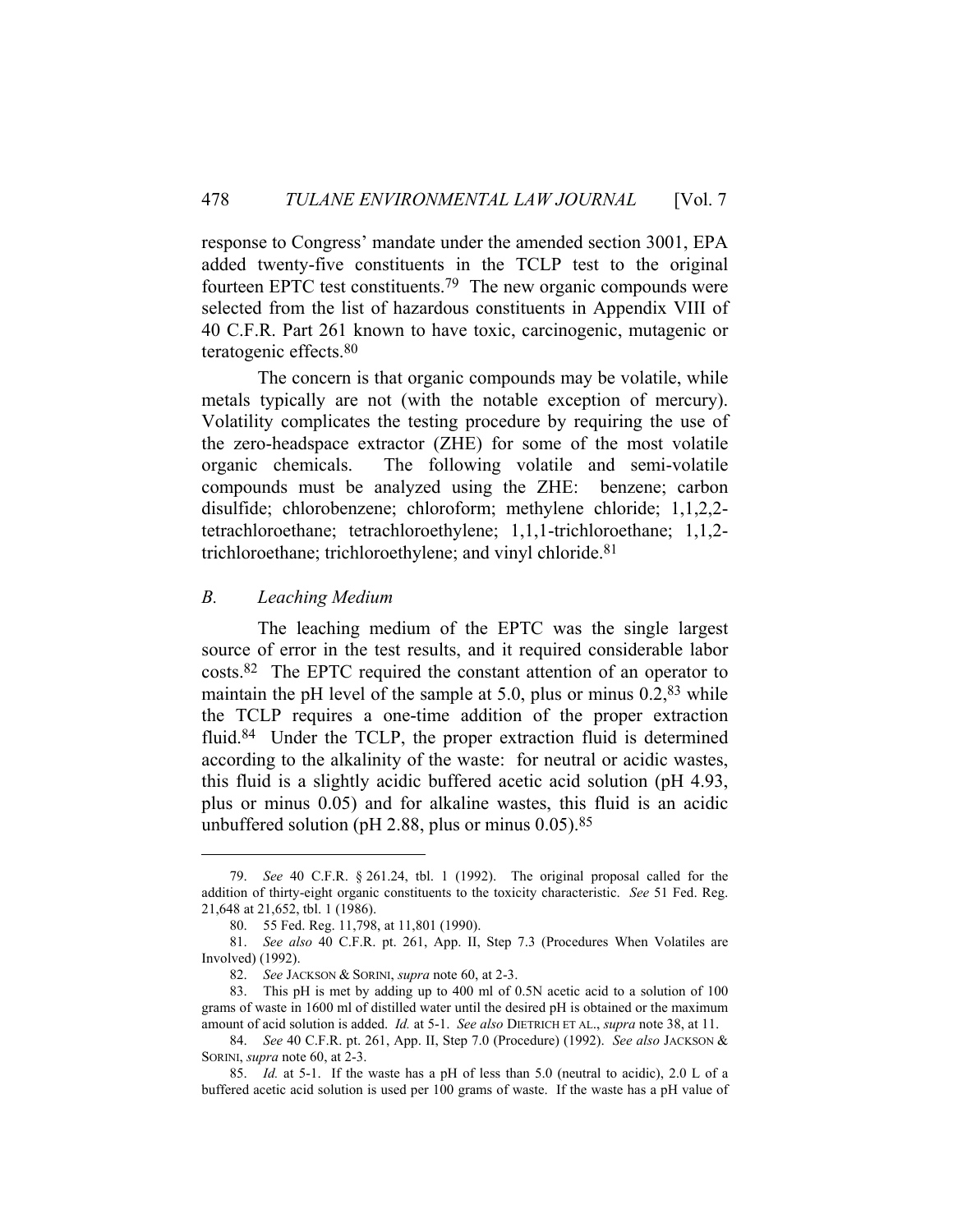The pH level is the dominant chemical variable affecting the leaching potential of inorganic chemicals in wastes.<sup>86</sup> For alkaline wastes, because the unbuffered TCLP solution results in an extraction fluid of the same pH as the EPTC, extraction would not be expected to differ for neutral or acidic wastes under either test.87 However, for acidic or neutral constituents, the use of a buffered acid solution in the TCLP test subjects neutral and acidic constituents to the effects of the buffering agents, thereby reducing the total acidity of the wastes themselves.88 Thus, significant differences existed in leachate from TCLP and EPTC tests.<sup>89</sup> Some scientists have suggested that the level of extractable compounds may increase with increasing acidity.90 Therefore, the TCLP, with its more acidic leachate medium for alkaline wastes, would be expected to produce higher concentrations of wastes. This increased concentration has been the case in the limited number of studies conducted.91

*C. Filter Pore* 

 Another major problem with the EPTC test was that the small 0.45-micron pore size resulted in filtration times commonly greater than one hour.<sup>92</sup> Moreover, the filter was prone to clogging.<sup>93</sup> The TCLP increased the filter pore size, thereby reducing the time required to filter leachate.94 The TCLP also changed the filter material from nitrocellulose to glass to minimize the absorption of organics from the leachate onto the filter.95

greater than 5.0 (slightly acidic to alkaline), it is leached with 2.0 L of unbuffered acetic acid. 51 Fed. Reg. 40,572, at 40,643-45 (1986) (codified at 40 C.F.R. pt. 261, App. II, Steps 5, 7, 7.1.4.4 (1992)).

 <sup>86.</sup> JACKSON & SORINI, *supra* note 60, at 5-2.

 <sup>87.</sup> *See id.* at 5-1.

 <sup>88.</sup> *See id.*

 <sup>89.</sup> *See id.* at 5-16 tbl. 5-3. As table 5-3 demonstrates, the TCLP test is more aggressive for leaching silver, arsenic, and chromium, while the EPTC is more aggressive for barium. *Id.* at 5-16. *See infra* part VI.

 <sup>90.</sup> *See id.* at 5-23.

 <sup>91.</sup> *Id.* at ch. 5.

 <sup>92.</sup> *Id.* at 4-1.

 <sup>93.</sup> *Id.*

 <sup>94.</sup> *Id.* 

<sup>95.</sup> *Id.*; OFFICE OF SOLID WASTE, ENVIRONMENTAL PROTECTION AGENCY, TOXICITY CHARACTERISTIC LEACHING PROCEDURE: BACKGROUND DOCUMENT (1986) [hereinafter TCLP BACKGROUND DOCUMENT].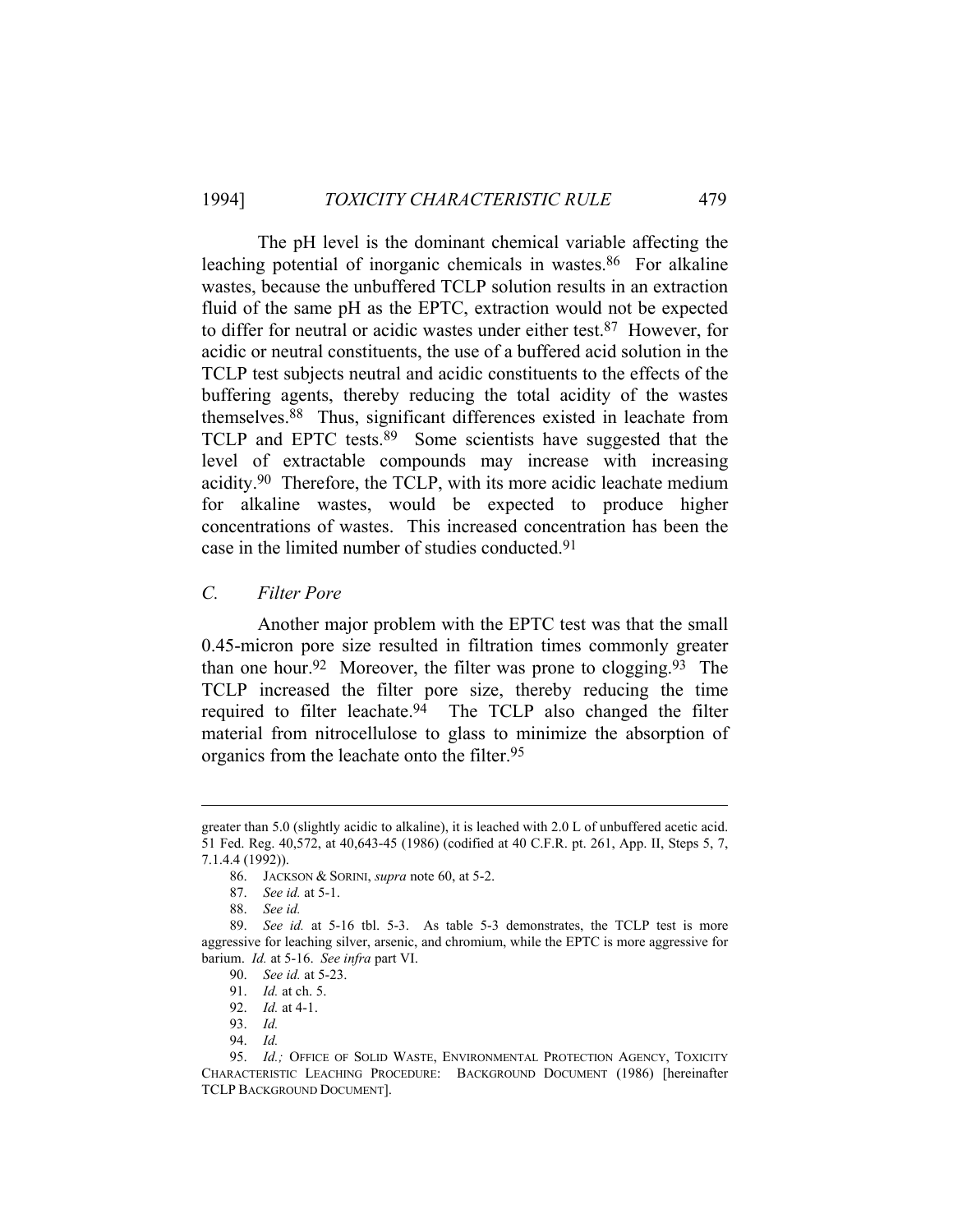These changes to the filter pore size and to the filter material may dramatically increase the quantity of compounds recovered from the test.96 Thus, it would be expected that the increased pore size and new filter material might result in increased detection of toxins under the TCLP.

 Under the TCLP, all samples now must be able to pass through a 9.5-millimeter sieve at a pressure of fifty pounds per square inch (psi) prior to testing.<sup>97</sup> Samples that cannot pass through the sieve are defined as solids and carried through the extraction with no additional preparation.98

## *D. Additional Improvements*

 To prevent variability due to differences in agitation techniques, the TCLP set specific agitation guidelines.<sup>99</sup> EPA selected rotary agitation because of its ability to promote contact between the liquid and solid phases.<sup>100</sup> These specific guidelines and the use of rotary agitation would appear to be a reasonable improvement.

### VI. ANALYSIS OF TCLP AND EPTC RESULTS

 The electric utility industry and others have studied the EPTC and the newer TCLP. As discussed in this section, the studies have demonstrated significant differences in detection of toxins between the two test protocols.

#### *A. The Electric Utility Industry Studies*

 The electric utility industry studies were concerned with hazardous waste characterization of by-products of fossil fuel combustion, particularly the characterization of fly ash, bottom ash,

 <sup>96.</sup> C.M. WHITE ET AL., PITTSBURGH ENERGY TECHNOLOGY CTR., DEVELOPMENT OF AN ANALYTICAL METHOD FOR THE DETERMINATION OF ORGANIC COMPOUNDS IN FOSSIL-FUEL AQUEOUS LEACHATES 6, 39 (Dep't of Energy, DOE/PETC/TR-84/1, 1983) (1983 Department of Energy report documenting the dramatic difference in relative recovery of compounds when using the larger glass filter).

 <sup>97. 40</sup> C.F.R. pt. 261, App. II (1992).

 <sup>98.</sup> *See* JACKSON & SORINI, *supra* note 60, at 4-4.

 <sup>99.</sup> *See* TCLP BACKGROUND DOCUMENT, *supra* note 95.

 <sup>100.</sup> *Id.*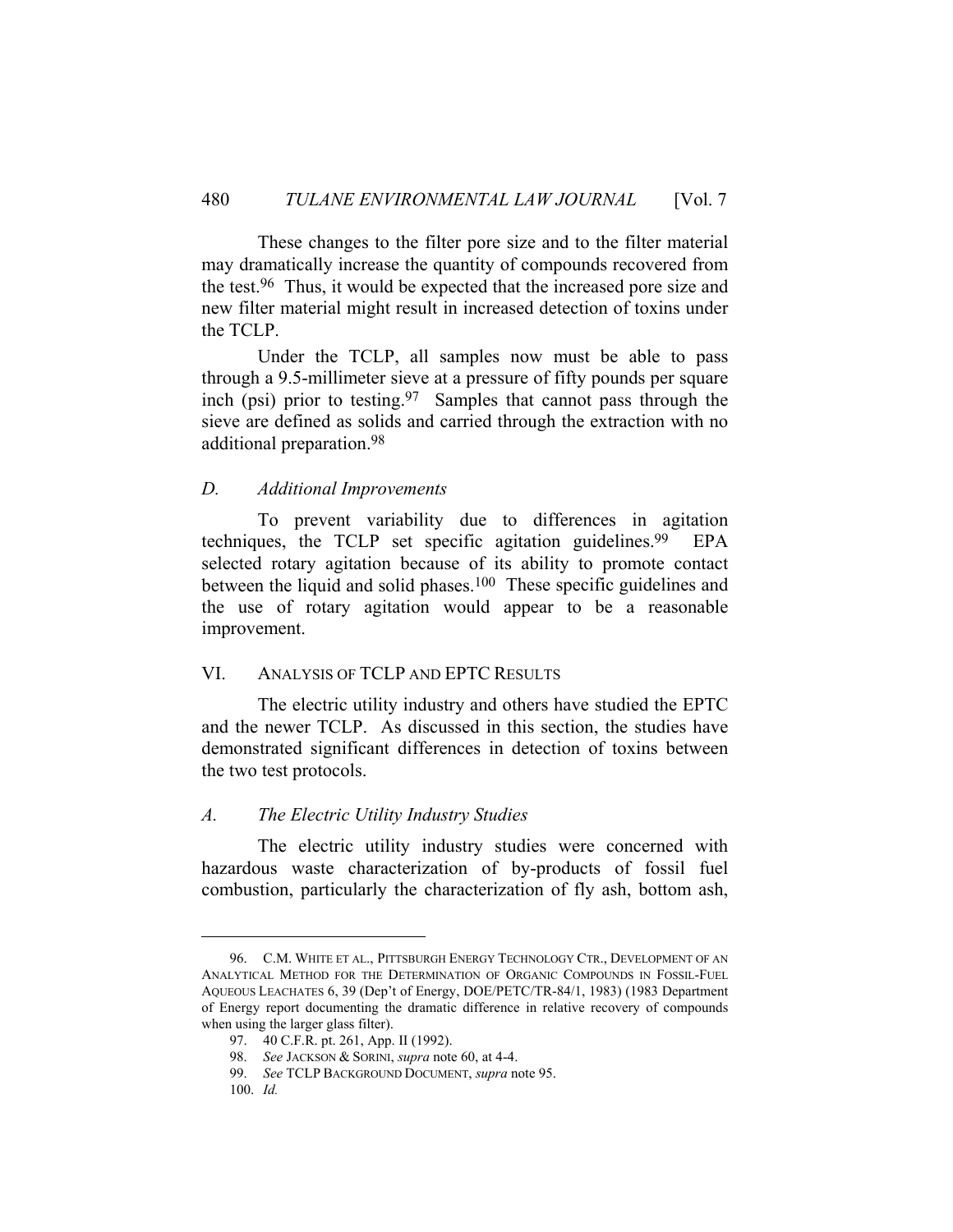and flue sludge.101 These wastes are produced from conventional and advanced sulfur dioxide control technologies commonly used in the electric utility industry.102 The studies were designed to characterize the toxins in electric utility wastes and to compare the results obtained from the EPTC testing protocol with the new TCLP testing protocol.103 Additionally, the studies were to evaluate the reproducibility of the TCLP on utility waste samples.104

 The electric utility studies hypothesized that three aspects of the TCLP would account for variation with the EPTC: (1) the increase of filter pore size from 0.45 microns in the EPTC to 0.7 microns in the TCLP; (2) the effect of changing the chemical nature, especially pH level, of the leachate medium; and (3) the additional requirement of testing for organic compounds in the TCLP test.105

 The significance of the first factor is based upon the hypothesis that the increase in filter pore size mandated by the new TCLP test allows smaller particles to pass into the leachate, thereby increasing the concentration of toxins.106 The electric utility industry expected the change in leachate medium to affect the leachate sample significantly due to the differences in dissolution of toxins under varying pH conditions.107 Determination of the levels of organic compounds in coal combustion wastes assisted the electric utility industry in ascertaining the levels of organic toxins previously

 <sup>101.</sup> *E.g.*, B.J. MASON & D.W. CARLILE, ETHURA & BATTELLE, PAC. N.W. LAB., ROUND-ROBIN EVALUATION OF REGULATORY EXTRACTION METHODS FOR SOLID WASTES 2-1 (Elec. Power Research Inst. EA-4740, Research Project 2485-8, 1986).

Coal combustion wastes are exempted from RCRA regulation under 40 C.F.R. § 261.4(b)(4) (1992). At the time the study was conducted, the exemption for coal combustion wastes was under review by EPA. JACKSON & SORINI, *supra* note 60, at 7-1. Nevertheless, the electric utility industry has been most active in characterization of its wastes under the toxicity characteristic testing protocols, perhaps in order to maintain this exception from RCRA regulation.

 <sup>102.</sup> JACKSON & SORINI, *supra* note 60, at iii.

 <sup>103.</sup> *Id.* at S-1; MASON & CARLILE, *supra* note 101, at 1-1; C.C. AINSWORTH & D. RAI, BATTELLE, PAC. N.W. LAB., CHEMICAL CHARACTERIZATION OF FOSSIL FUEL COMBUSTION WASTES iii (Elec. Power Research Inst. EA-5321, Research Project 2485-8, 1987). This study was conducted in 1987 to determine the total chemical composition of fly ash, bottom ash, flue sludge, and oil ash from forty-five power plants. The study used four extraction techniques: TCLP, EPTC, concentrated nitric acid extraction, and Paar bomb hot-water extraction.

 <sup>104.</sup> MASON & CARLILE, *supra* note 101, at 1-1.

 <sup>105.</sup> JACKSON & SORINI, *supra* note 60, at 3-1.

 <sup>106.</sup> *Id.* 

 <sup>107.</sup> *Id.* at iii.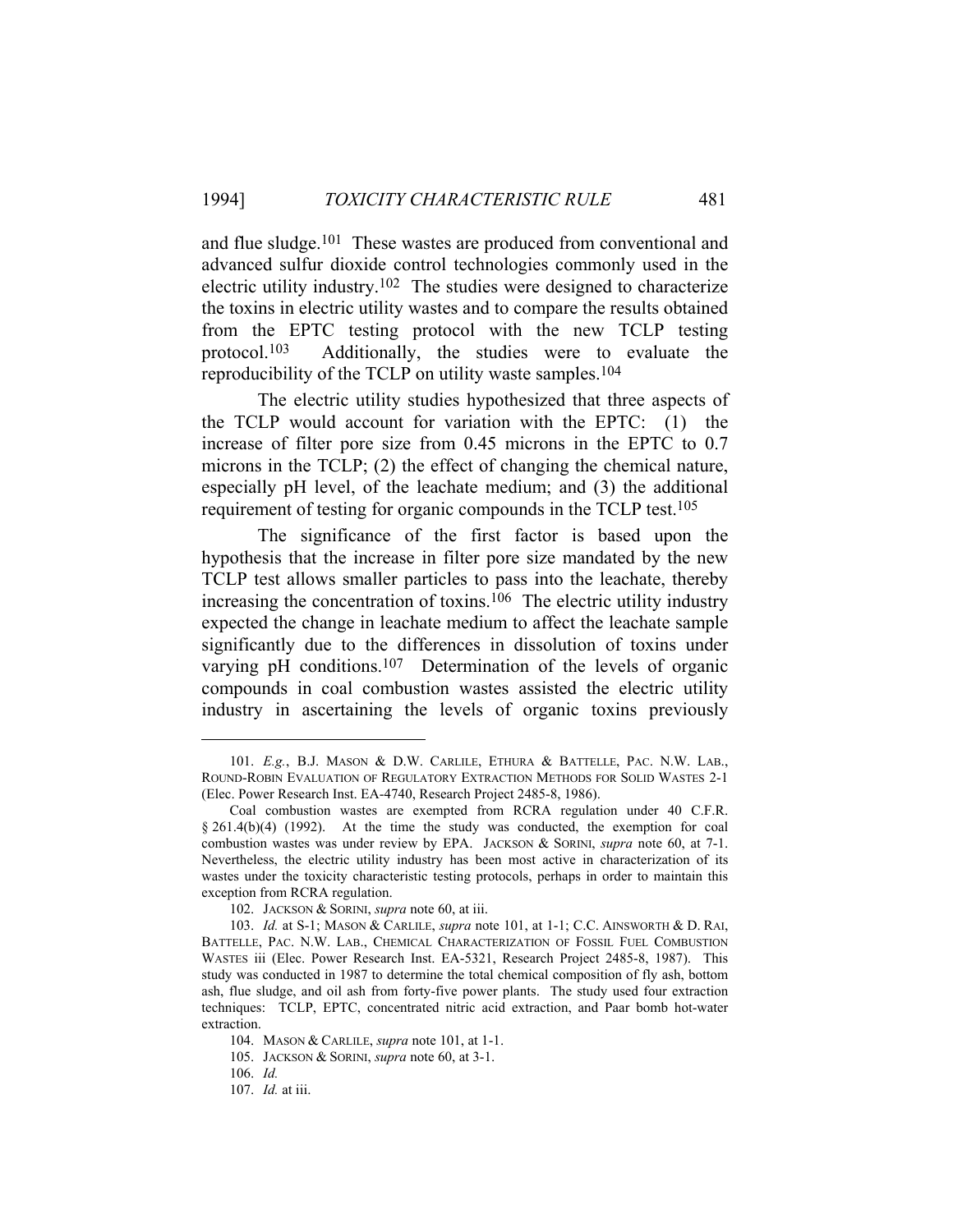unregulated, but now regulated under the TCLP, present in combustion wastes.108

1. TCLP Leached Higher Concentrations For Most Toxins

 A 1986 study by Mason and Carlile found that the average concentrations of toxic constituents extracted by the TCLP fell within twenty percent of the EPTC test results sixty percent of the time.<sup>109</sup> Significantly, however, fifteen percent of the concentrations varied by more than two hundred percent.<sup>110</sup>

 The results show that for particular chemicals, the TCLP extraction detected significantly higher levels. This was especially true for chromium where levels were consistently higher under the TCLP test, particularly for acidic fly ash, which read 0.860 mg/l under TCLP and 0.016 mg/l under EPTC.111

 A 1987 report by Jackson and Sorini produced similar results.112 In that study, TCLP leachate gave higher concentrations of elemental toxins than the EPTC leachate in twenty-five percent of tests of identical split leachate samples.113 The results were most dramatic for silver, chromium, and arsenic.114 Interestingly, however, the EPTC gave higher values for barium in twenty-five percent of the tests.115

 In a 1987 study by Evans and Olsen, TCLP and EPTC results were consistent,<sup>116</sup> although for most wastes in most samples, the TCLP extraction indicated slightly higher levels of toxins than the

 <sup>108.</sup> *Id.* at ch. 6.

 <sup>109.</sup> MASON & CARLILE, *supra* note 101, at 7-6. The study compared the results of TCLP and EPTC tests on fly ash, bottom ash, and flue sludge from four utility companies. *Id.* at 3-1.

 <sup>110.</sup> *Id.* at 7-6, 7-34.

 <sup>111.</sup> *Id.* at 7-1 to 7-14, tbl. 7-2, fig. 7-3.

 <sup>112.</sup> JACKSON & SORINI, *supra* note 60, at 5-2. The study was performed upon 41 utility wastes from conventional and advanced sulfur dioxide control technologies. *Id.* at S-1 to S-3.

 <sup>113.</sup> *Id.* at S-2. Test results for half of the elemental toxins were at or below the limit of reliable quantitation. *Id.* 

 <sup>114.</sup> *Id.* 

 <sup>115.</sup> *Id.* 

 <sup>116.</sup> J.C. Evans & K.B. Olsen, *Evaluation of Selected Utility Waste Samples Using Extraction Procedure and Toxicity Characteristic Leaching Procedure* C-13, *in* AINSWORTH & RAI*, supra* note 103. In this study, 23 samples of major coal combustion wastes were subjected to leach tests by the EPTC and TCLP. *Id.*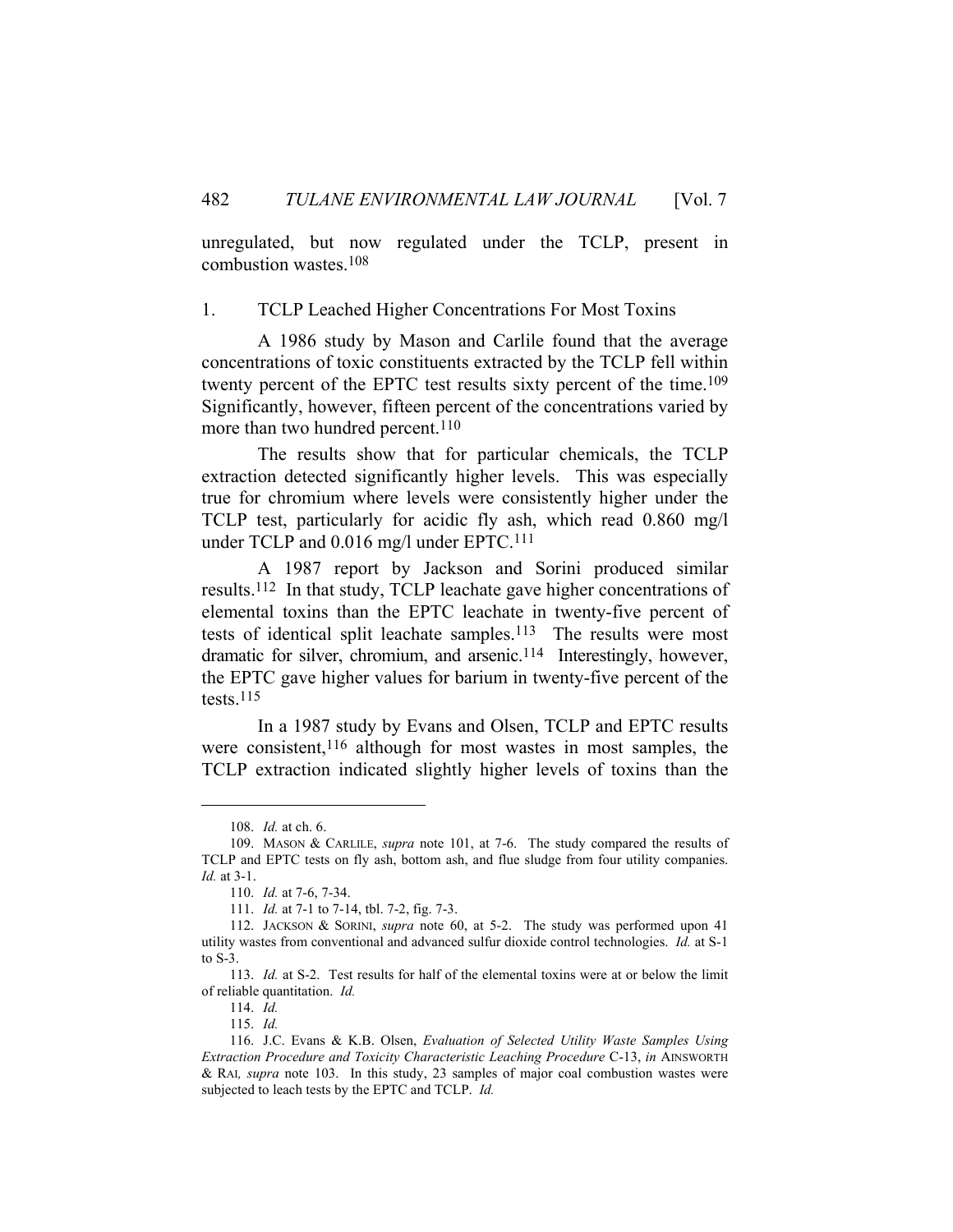EPTC test.<sup>117</sup> A notable exception was fluorine, where the EPTC detected higher levels than the TCLP half of the time.<sup>118</sup> Even though overall arsenic and chromium extraction was higher for the TCLP, the EPTC extracted more arsenic and chromium than the TCLP for acidic fly ash wastes.<sup>119</sup>

2. Higher Concentrations of Toxins in TCLP Tests Were Probably a Result of pH of the Leachate Medium

 The electric utility industry studies demonstrated that the change in leachate medium had the largest effect on test results. Each of the three studies cited above noted the probable effect of the pH of the leachate medium on test results, $120$  which implies that the higher levels of toxins for TCLP tests were a result of pH levels.

 In 1987 a study by Ainsworth and Rai found that pH and solid phase composition of wastes were the most important factors in predicting the results of leachate extraction. The scientists hypothesized that solid phase composition and pH worked together to affect leachate because most waste elements form compounds with hydroxides, oxides or anions of weak acids that have pH-dependent solubilities.<sup>121</sup> Therefore, the study concluded that variability among the extraction techniques could be explained by the pH level and the solid phase composition.122

3. Extraction Time and Pore Size Had No Discernible Effect on Test Results

 The 1987 Jackson and Sorini report concluded that the shorter extraction time and smaller pore size of the TCLP had no discernible

 <sup>117.</sup> *Id.* at C-10 to C-11.

 <sup>118.</sup> *Id.* 

 <sup>119.</sup> *Id.* at C-9 to C-12.

 <sup>120.</sup> JACKSON & SORINI, *supra* note 60, at S-2 to S-3; MASON & CARLILE, *supra* note 101, at 7-34; AINSWORTH & RAI, *supra* note 103, at S-2 to S-3.

The greater sensitivity of the TCLP due to the new leaching media was one of the subjects of litigation in the recent challenge to the TCLP. Edison Elec. Inst. v. EPA, 2 F.3d 438, 444 (D.C. Cir. 1993). Language in the *Edison* case indicates the court's general approval of the TCLP as an improvement over the EP toxicity test. The court characterized the use of two leaching fluids, one acidic and one alkaline, as a "reasonable" response to the congressional mandate for improved accuracy. *Id.* at 447-48.

 <sup>121.</sup> AINSWORTH & RAI, *supra* note 103, at S-2 to S-3.

 <sup>122.</sup> *Id.* at 4-5 to 4-6.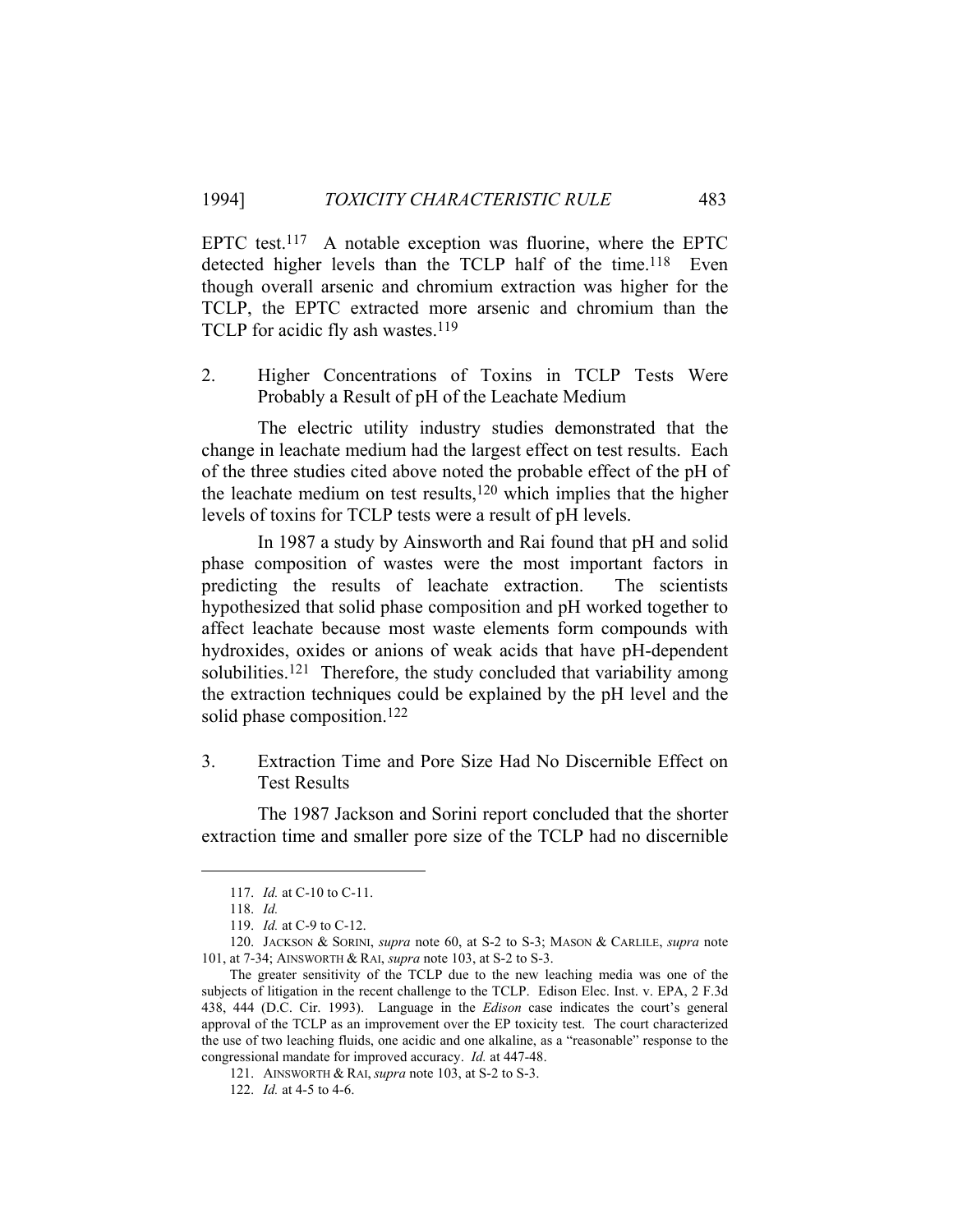effect on test results.123 Regarding pore size, they hypothesized that the coal combustion wastes may have formed a self-filtering pad during the filtration step of the test.124

 Overall, the electric utility studies found that the level of toxicity characteristic compounds in coal combustion wastes were below the regulatory level set by EPA using either the TCLP or the EPTC test.125

#### *B. Sewage Sludge Studies*

 In 1989, Dietrich, Chestnutt, and Alderman conducted a study to analyze the ability of the TCLP and EPTC to recover chemical compounds in domestic wastewater sludges.126 The researchers conducted TCLP and EPTC tests on both sewage sludge spiked with organic compounds and pesticides and control samples composed of distilled water and spiked with the same organic compounds and pesticides.127 Results showed that for some volatile compounds, the

 <sup>123.</sup> *Id.*

 <sup>124.</sup> JACKSON & SORINI, *supra* note 60, at S-3, 4-20.

 <sup>125.</sup> *Id.*

 <sup>126.</sup> *Id.* at S-2 to S-3, 5-28, 6-15; MASON & CARLILE, *supra* note 101, at Cover 2; *see also* Evans & Olsen, *supra* note 116, at C-13.

These results are collaborated by EPTC testing performed and documented in other major reports. *See* LARRY P. JACKSON & FRANK MOORE, W. RESEARCH INST., ANALYTICAL ASPECTS OF THE FOSSIL ENERGY WASTE SAMPLING AND CHARACTERIZATION PROJECT vii (Dep't of Energy, DOE/LC/00022-1599, 1984) (concluding that fossil energy wastes would not be hazardous under the EP toxicity test); SARA JANE ROSE ET AL., EXTRACTION PROCEDURE AND UTILITY INDUSTRY SOLID WASTE 3 (Elec. Power Research Inst., EA-1667, Research Project No. 1487, 1981) (indicating that different analysis methods produce varying opinions of the hazardous nature of a certain waste); *but see* FRED C. HART & B. TOD DELANEY, FRED C. HART ASSOC., THE IMPACT OF RCRA (PL 94-580) ON UTILITY SOLID WASTE S-11 (Elec. Power Research Inst., FP-878, Technical Planning Study 78-779, 1978) (offering results of EP Toxicity test on utility solid wastes which indicate that many of the wastes could be hazardous); WILLIAM P. GULLEDGE & WILLIAM C. WEBSTER, ENGINEERING-SCIENCE, INC., ASTM LEACHATE TEST EVALUATION PROGRAM vi (Elec. Power Research Inst., FP-1183, Research Project 1260-6, 1979) (opining that the variability in analysis methods create a potential that utility wastes may receive a hazardous classification). *See also* WILLIAM C. WEBSTER ET AL., PHASE II SUPPLEMENTAL LEACHING PROGRAM: ANALYSIS OF SELECTED TRACE METALS IN LEACHATE FROM REFERENCE FLY ASH vi-vii (Dep't of Energy, DOE/LETC/TPR-81-1, 1981) (finding poor reproducibility in two leaching procedures, including EP, for trace metals' results due to variability in mixing, agitation, and separation procedures).

 <sup>127.</sup> DIETRICH ET AL., *supra* note 38, at 2. The study was also intended to determine the effects, if any, of toxins binding to organic waste in the sludge. *Id.*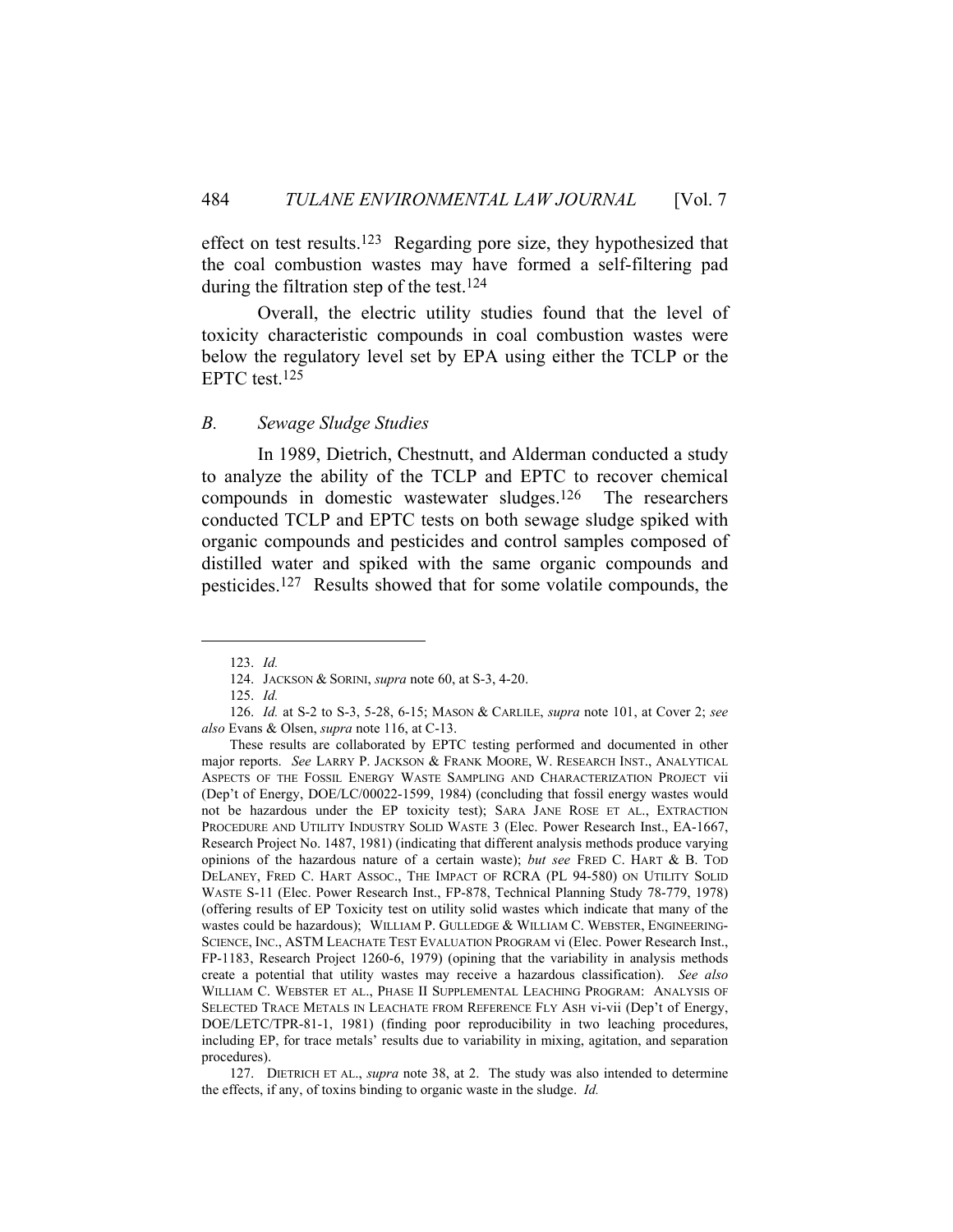TCLP was a better indicator of concentration than the EPTC.128 Overall, however, the report concluded that there was no significant difference between the TCLP and EPTC for recovery of toxins from sludge.<sup>129</sup> The report further concluded that neither the TCLP nor the EPTC were reliable indicators of concentration of volatile and semivolatile compounds in sewage sludge, based on a comparison of the spiked sludge with the spiked distilled water samples.<sup>130</sup> One possible reason for this conclusion was that organic particles in the sewage sludge influenced the recovery of compounds for both test procedures.131

# *C. Other Studies*

 Other studies performed on electroplating wastes and hazardous waste incinerators support the conclusion that the TCLP is slightly more aggressive than the EPTC for most toxins. A 1987 Metcalf and Eddy report prepared for the EPA compared the levels of metal toxins in electroplating wastes.132 The results showed the TCLP to be slightly more aggressive overall and to be particularly more aggressive for barium.133

 The most convincing evidence that TCLP is more aggressive toward most toxins comes from an inter-industry study conducted in 1986.134 This study was conducted on various wastes, including copper slag from a copper smelting furnace, waste from styrene production reactor bottoms, waste activated sludge from treatment of woven fabric finishing plant waste, dust from a steel arc furnace, sludge from treatment of waste water from an electric industry, and a composite waste.135 The study concluded that there was a significant

 <sup>128.</sup> *Id.* at 31.

 <sup>129.</sup> *Id.* at 32, 37.

 <sup>130.</sup> *Id.* at 31. By the same token, neither the TCLP nor the EPTC were considered to provide reliable measures of trace organic compounds, due to the same problems with particulate matter in sludges. *See id.* at 31, 38.

 <sup>131.</sup> *Id.* at 31-32.

<sup>132.</sup> BARRY D. KAPLAN, METCALF & EDDY, INC., CHARACTERIZATION OF TREATMENT RESIDUES FROM HAZARDOUS WASTE TREATMENT, STORAGE AND DISPOSAL FACILITIES 1-9 (Nat'l Technical Info. Serv. No. PB87-212668, 1987).

 <sup>133.</sup> *See id.* at 12.

 <sup>134.</sup> *See* LANCY INTERNATIONAL, INC., INTER-INDUSTRY COLLABORATIVE STUDY OF THE TOXICITY CHARACTERISTIC LEACHING PROCEDURE—ADDENDUM TO COMPILATION OF PHASE IA AND PHASE II DATA (Nat'l Technical Info. Serv. No. PB87-155545, 1986).

 <sup>135.</sup> *Id.* at 5.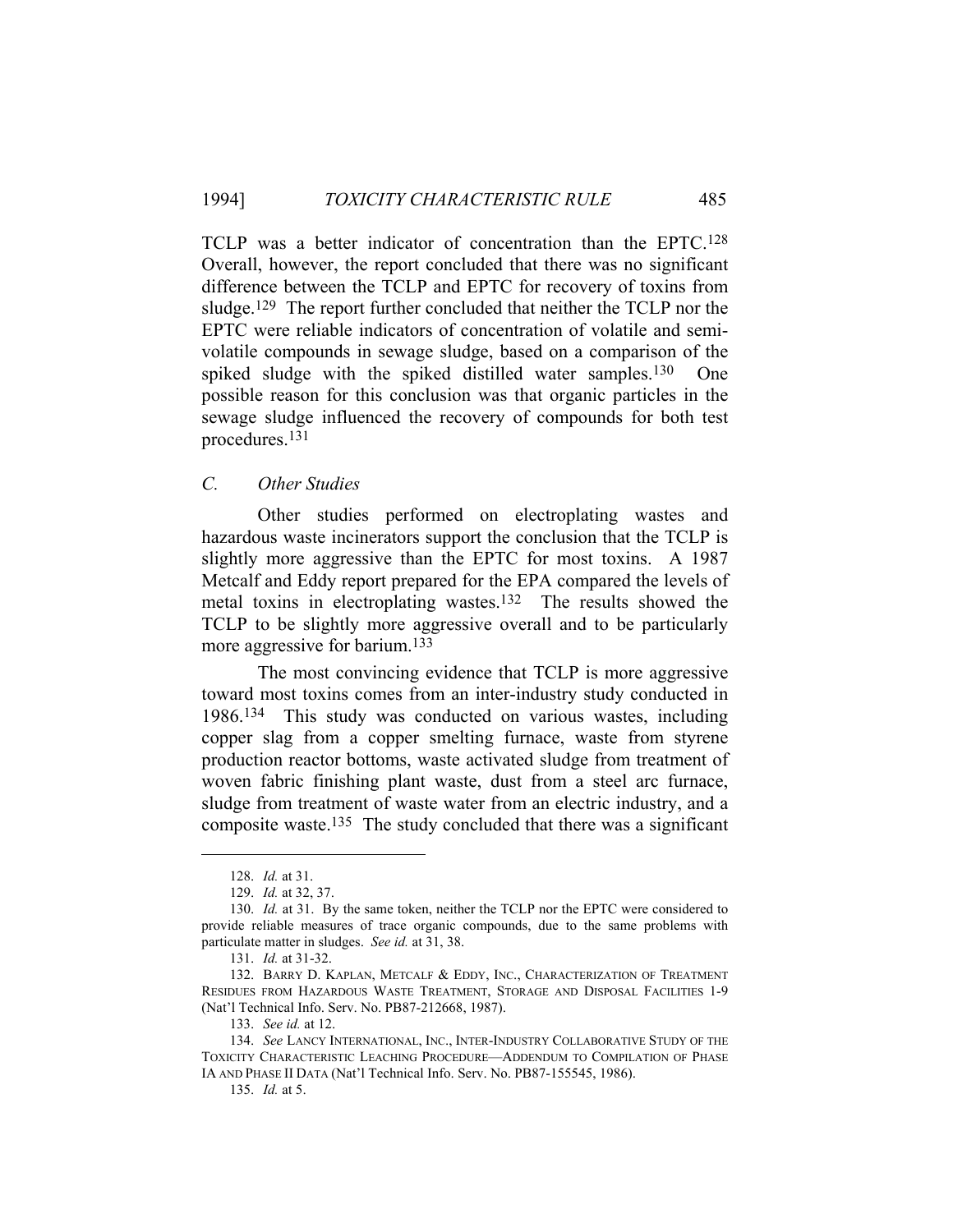difference in relative standard deviation of TCLP and EPTC values for six of eleven waste samples tested.136 Further, mean TCLP values were higher than mean EPTC values for all but five out of 105 test cases.137 However, the study found that neither the TCLP nor the EPTC were sufficiently precise to allow reliance upon one determination.<sup>138</sup>

 The 1986 inter-industry study also hypothesized that the differences between the TCLP and EPTC results were due to the difference in extraction fluid, namely differences in pH.139

#### VII. DISCUSSION

 EPA's promulgation of the TCLP to replace the EPTC will further the purposes of RCRA. Most test results would support a general inference that the TCLP is a more aggressive test for leaching toxic compounds. At the very least, the TCLP is more aggressive than the EPTC for specific chemicals.140 However, the new test does not meet the challenge of Congress' mandate.

#### *A. Problems with Test Reliability*

 Problems still exist with reliability of the test. The sludge studies indicate that the presence of certain particulates in samples may cause TCLP extraction to report lower concentrations than actually present.141 This discrepancy could be due to one of two factors: (1) disturbance with the filtration process by particulate matter in a sample;<sup>142</sup> or  $(2)$  the effect of the pH level and of solid phase composition of wastes.<sup>143</sup> As demonstrated by the electric utility industry studies, the pH level of the leachate medium is the single most important factor in extraction and should be maintained

 <sup>136.</sup> *Id.* at 38-42.

 <sup>137.</sup> *Id.* at 38.

 <sup>138.</sup> *Id.* at 25.

 <sup>139.</sup> *Id.* at 43-46 (further differences cited by the study included buffer capacity of the leachates and filter media).

 <sup>140.</sup> *See* Lynn R. Newcomer et al., *Performance of the Toxicity Characteristic Leaching Procedure, in* 2 WASTE TESTING AND QUALITY ASSURANCE 201-03, 215 (David Friedman ed., 1990).

 <sup>141.</sup> *See, e.g.,* DIETRICH ET AL., *supra* note 38, at 31-32.

 <sup>142.</sup> *See generally id.* This study indicated that filamentous bacterial colony growth may have interfered with the filtration process. *Id.* at 32.

 <sup>143.</sup> AINSWORTH & RAI, *supra* note 103, at S-2.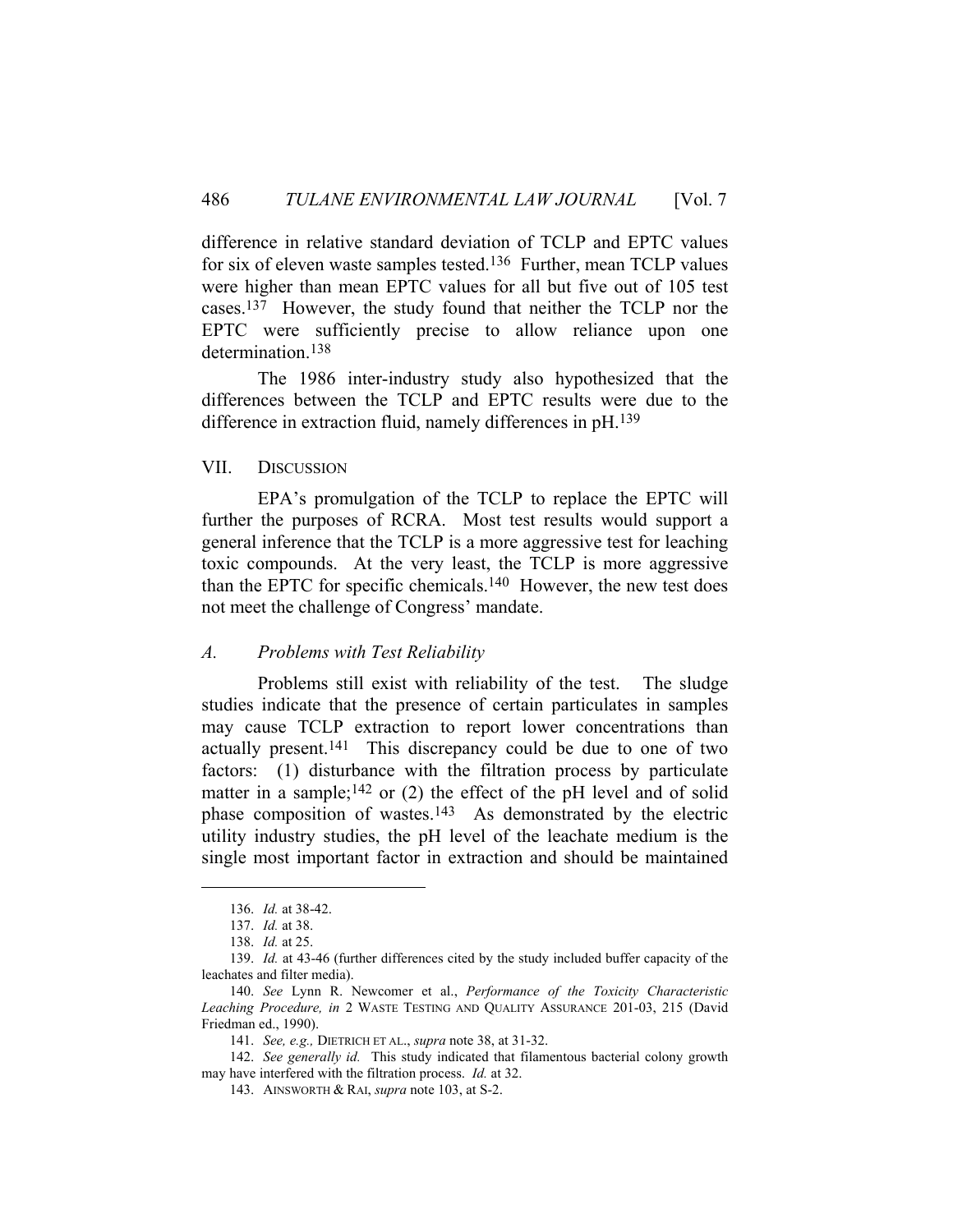within plus or minus 0.5 pH units to ensure accuracy.<sup>144</sup> A logical conclusion from the sludge studies and from the electric utility studies is that both the presence of certain types of particulates and varying pH levels combine to alter the extraction concentration of the TCLP, rendering it less reliable.

 Another problem with the TCLP that appears very likely to occur is that samples which cannot pass through the filter will be treated as solids. Although the larger filter pore size is expected to alleviate the problem somewhat, at least one researcher indicated that the filter may clog,145 and this may skew TCLP test results.

 Most disturbing is the significant variability between laboratories performing toxicity characteristic tests. Studies have found that interlaboratory variability is the major source of discrepancy between TCLP and EPTC test results.146 The laboratories involved in the studies cited have considerable experience in conducting laboratory leach tests and analysis. Experts indicate that this level of expertise in performing the test should not be expected in most commercial laboratories until the method has been used by the commercial laboratories for approximately one year.147 However, the TCLP test has proven to be much more reliable and consistent than other extraction methods such as concentrated nitric acid or hot water extraction.148

 <sup>144.</sup> *See supra* notes 120-122 and accompanying text. For example, waste samples that are very alkaline may prevent the acid buffer from maintaining a constant pH of 5.0, thereby skewing TCLP results. *See* Barton, *supra* note 22, at 405-06.

 <sup>145.</sup> JACKSON & SORINI, *supra* note 60 at 4-1.

 <sup>146.</sup> WEBSTER ET AL., *supra* note 126, at vi, 20-21, tbls. 4, 5; ROSE ET AL., *supra* note 126, at 12; BARRY EYNON & PAUL SWITZER, A STATISTICAL COMPARISON OF TWO STUDIES ON TRACE ELEMENT COMPOSITION OF COAL ASH LEACHATES (Elec. Power Research Inst., EA-3181, Research Project No. 1487, 1983). All of these tests were performed using the EPTC testing method.

The Mason and Carlile study concluded that variability between laboratories was not the major source of variation between test results for the TCLP, although interlaboratory variation could account for discrepancies in the EPTC results of the study. MASON & CARLILE, *supra* note 101, at 7-32.

 <sup>147.</sup> JACKSON & SORINI, *supra* note 60, at 5-27.

 <sup>148.</sup> *See generally* AINSWORTH & RAI, *supra* note 103, at 4-5 to 4-17. *See also* Newcomer et al., *supra* note 140, at 215 (concluding that the TCLP "performs equally well or better than the EP procedure").

It must be noted that the TCLP test has been considered consistent by EPAcommissioned studies. *See, e.g.,* W.B. BLACKBURN ET AL., MAXWELL LAB., COLLABORATIVE STUDY OF THE TOXICITY CHARACTERISTICS LEACHING PROCEDURE 4 (Nat'l Technical Info. Serv. No. PB88-165691, 1987). However, in that study, different samples were measured by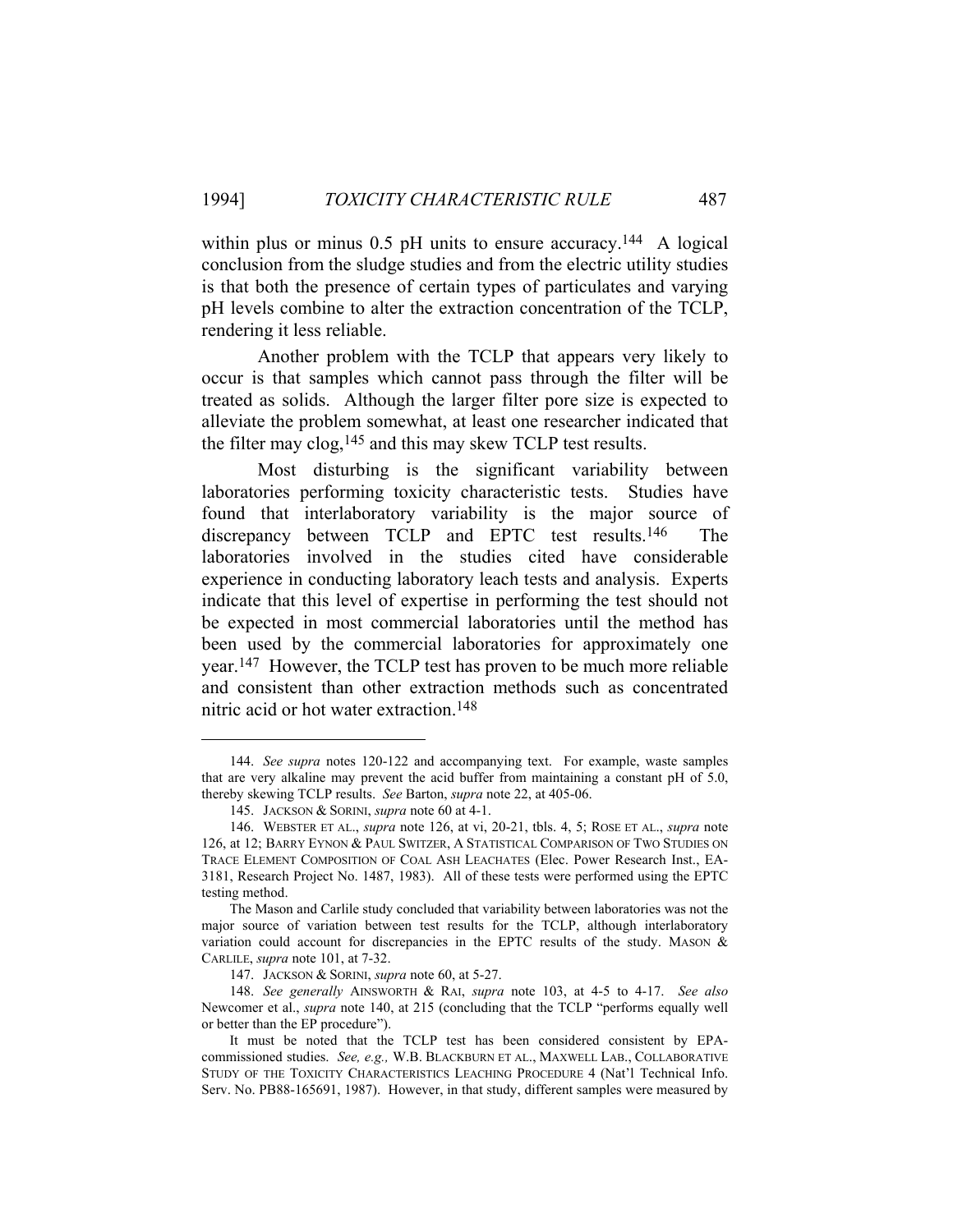The validity of the TCLP can be questioned on the same bases as the earlier EP test. The underlying assumptions regarding steadystate conditions and groundwater modeling are subject to scientific scrutiny to determine whether EPA's assumptions are reasonable. By using MCLs established under the Safe Drinking Water Act as the basis for TCLP regulatory levels, alternative exposure pathways and harm to the environment, ecosystems and wildlife have not been adequately considered by EPA. MCLs are specifically set for ingestion of contaminants in drinking water and do not take into account other factors.

 With these obvious and documented problems of reliability, the unscrupulous waste generator is free to shop around for a laboratory that produces the desired test results. Laboratories with less experienced staff or limited resources may tend to encounter TCLP testing problems and more frequently produce unreliable results.

## *B. The TCLP Regulates Only a Small Number of Organic Toxins*

 An obvious weakness of the TCLP is that it regulates only a very small number of known carcinogens, mutagens, teratogens, and toxins. This weakness was also present in the EPTC and was one of the reasons Congress required EPA to promulgate the new test. When compared to the hundreds of compounds known to have toxic, carcinogenic, mutagenic, or teratogenic effects in Appendix VIII of 40 C.F.R. Part 261,149 the thirty-nine chemicals on the TCLP list is alarmingly small.

 Under the TCLP as it stands, only a few of the organic chemicals that pose a risk to human health or the environment will come under RCRA regulation. As previously discussed, wastes that do not fall within the TCLP, or the other characteristics of corrosivity, reactivity or ignitability, are not always from one of the sources listed in 40 C.F.R. sections 261.30-.35. Therefore, such wastes are unregulated. The list is small because, according to EPA, EPA selected organic constituents based upon the ability to establish a

different laboratories, and therefore the results of that study as to interlaboratory variability are not conclusive or persuasive. *See id.* at 8.

 <sup>149.</sup> *See* 55 Fed. Reg. 11,798, at 11,801 (1990).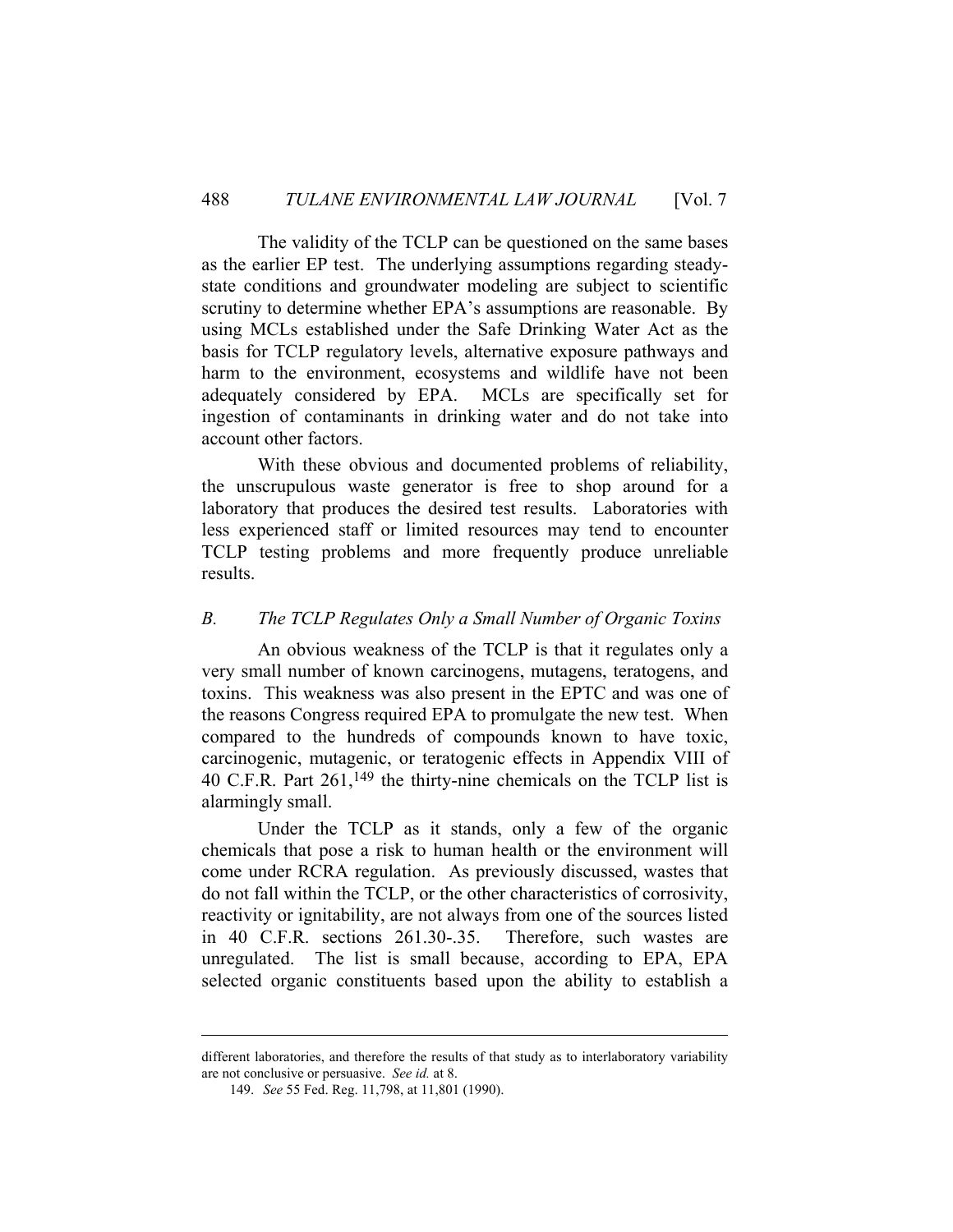CTRL and a constituent-specific DAF.150 Constituents without a CTRL were not regulated by the final TC rule,  $151$  leaving very few chemicals to regulate.

 Further, all of the new organic constituents are nonhydrolyzing or minimally hydrolyzing.152 EPA found that the subsurface fate model predicts high DAFs for hydrolyzing constituents, and on this basis the Agency deferred a number of organic chemicals for future action.153 In comments to the TCLP rule, commenters successfully argued that the use of a steady-state model154 would result in lower DAFs than was realistic for hydrolyzing toxins.<sup>155</sup> EPA therefore agreed to postpone the promulgation of regulatory levels for certain hydrolyzing constituents.156 The subsurface model also does not account for the toxicity of by-products generated through leaching.157 Therefore, the products of hydrolysis of toxins, which may be toxins in and of themselves, are left unregulated.158

 Other organic constituents were deferred for future action solely because they moved slowly into groundwater aquifers.<sup>159</sup> EPA stated that for these chemicals, the steady-state condition assumed by the subsurface-fate and transport model may have overpredicted or overestimated the concentrations for these constituents due to their relatively slow movement.160

 <sup>150.</sup> *See* TOXICITY CHARACTERISTIC TRAINING COURSE, *supra* note 2, at 1-14.

 <sup>151.</sup> *Id.* 

 <sup>152.</sup> *Id.* at 1-8.

 <sup>153.</sup> *Id.* at 1-12. The following seven hydrolyzing constituents that were listed in the June 13, 1986 proposed rule will eventually be added to the toxicity characteristic: acrylonitrile; bis(2-chloroethyl) ether; methylene chloride; 1,1,1,2-tetrachloroethane; 1,1,2,2 tetrachloroethane; 1,1,1-trichloroethane; 1,1,2-trichloroethane.

 <sup>154.</sup> The steady-state model assumes that "leaching has occurred for a period of time that is sufficiently long to allow the concentration at the receptor well to become constant." 55 Fed. Reg. 11,798, at 11,823 (1990).

 <sup>155.</sup> The commenters argued that in landfills where the concentration of a constituent was particularly low, the steady-state model would assume a continuous emission of the constituent and would therefore overpredict the resulting concentration in the downgradient well. *Id.*

 <sup>156.</sup> *Id.*

 <sup>157.</sup> TOXICITY CHARACTERISTIC TRAINING COURSE, *supra* note 2, at 1-12.

 <sup>158.</sup> *See supra* notes 54-59 and accompanying text.

 <sup>159.</sup> *See* TOXICITY CHARACTERISTIC TRAINING COURSE, *supra* note 2, at 1-13.

 <sup>160.</sup> *Id.* These constituents are: carbon disulfide; 1,2-dichlorobenzene; isobutanol; phenol; 2,3,4,6-tetrachlorophenol; and toluene. Regulatory levels will eventually be promulgated for these constituents. *Id.*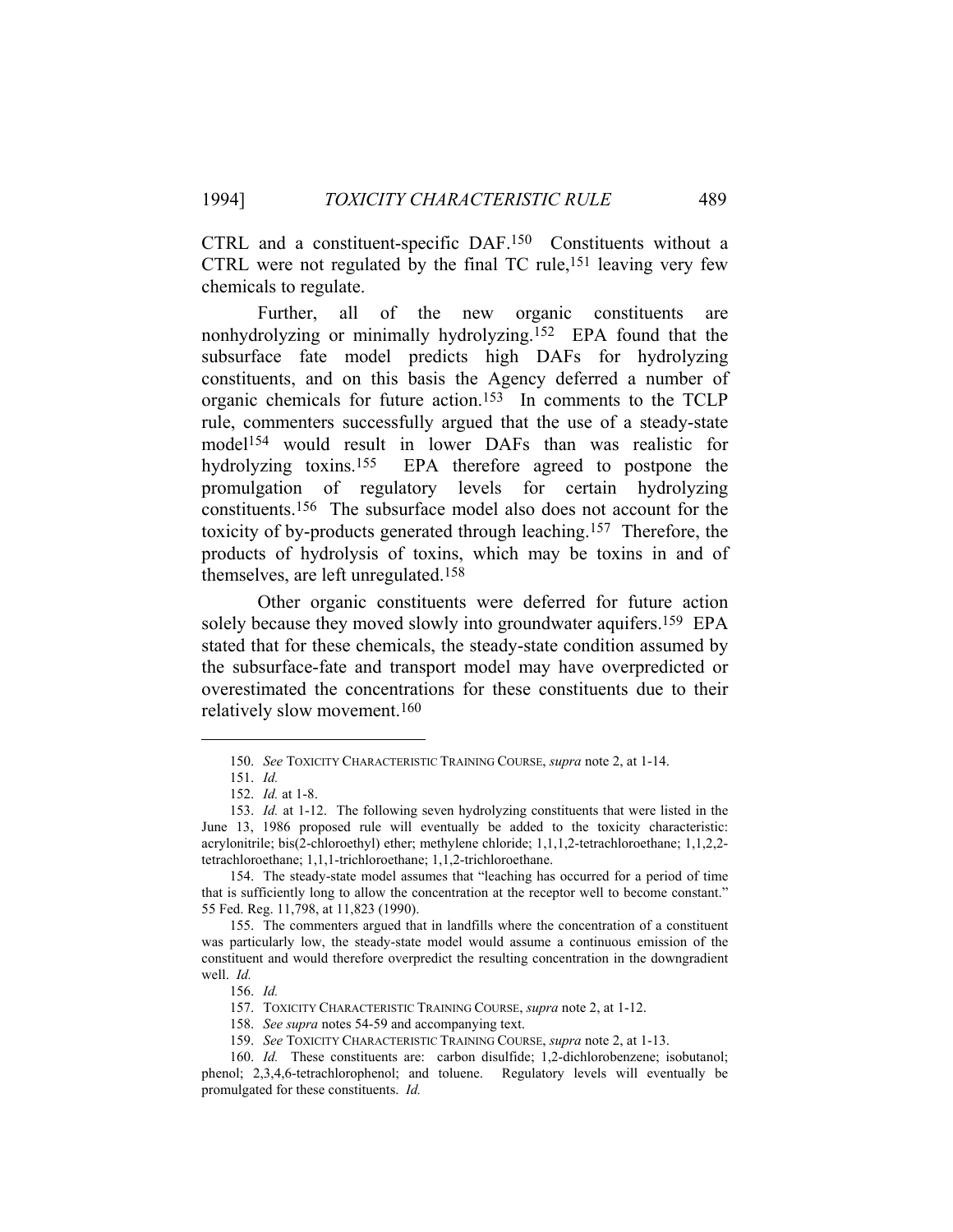The difficulties that a regulatory agency such as EPA faces in promulgating such an important and far-reaching regulation as the TCLP cannot be underestimated. However, given the known and documented significant dangers posed by the compounds listed by EPA itself in Appendix VIII of its hazardous waste definition regulations, the failure to regulate these compounds is inexcusable. In the nearly four years since the promulgation of the TCLP, EPA has had adequate time, although probably inadequate resources, to develop the missing data to repromulgate TCLP levels for a much larger number of toxic constituents.

## *C. Dilution of Wastes to Avoid Regulation is Possible*

 Regardless of the test method, a major problem with any toxicity characteristic criteria will be dilution. Because determination of whether a waste is hazardous depends upon whether the waste contains a toxin on the TCLP list in concentration above the regulatory level, wastes which are diluted will effectively avoid regulation.161 The problem is significant because the dangers from hazardous wastes are not always solely dependent upon the concentration of toxins. Arguably, the dangers posed by a large quantity of dilute hazardous waste will be equivalent to the dangers posed by a small quantity of more concentrated hazardous waste. However, some very dilute wastes may concentrate or synergistically combine under natural environmental conditions to become more hazardous. Thus, a policy goal of the RCRA program should be to concentrate and isolate hazardous wastes from the general environment. Hazardous waste tests, such as the TCLP, that are concentration-based may be subverted through manipulation of production processes so as to produce more dilute wastes. Hazardous waste regulations that encourage concentration of hazardous constituents, on the other hand, facilitate proper and efficient treatment and disposal of hazardous wastes.

EPA has promulgated two rules, the mixture rule<sup>162</sup> and the derived-from rule<sup>163</sup> to address the dilution of wastes under certain

 <sup>161.</sup> *See* 45 Fed. Reg. 33,084, at 33,095 (1980).

 <sup>162. 40</sup> C.F.R. § 261.3(a)(2)(iii) (1992).

 <sup>163. 40</sup> C.F.R. § 261.3(c)(2)(i) (1992).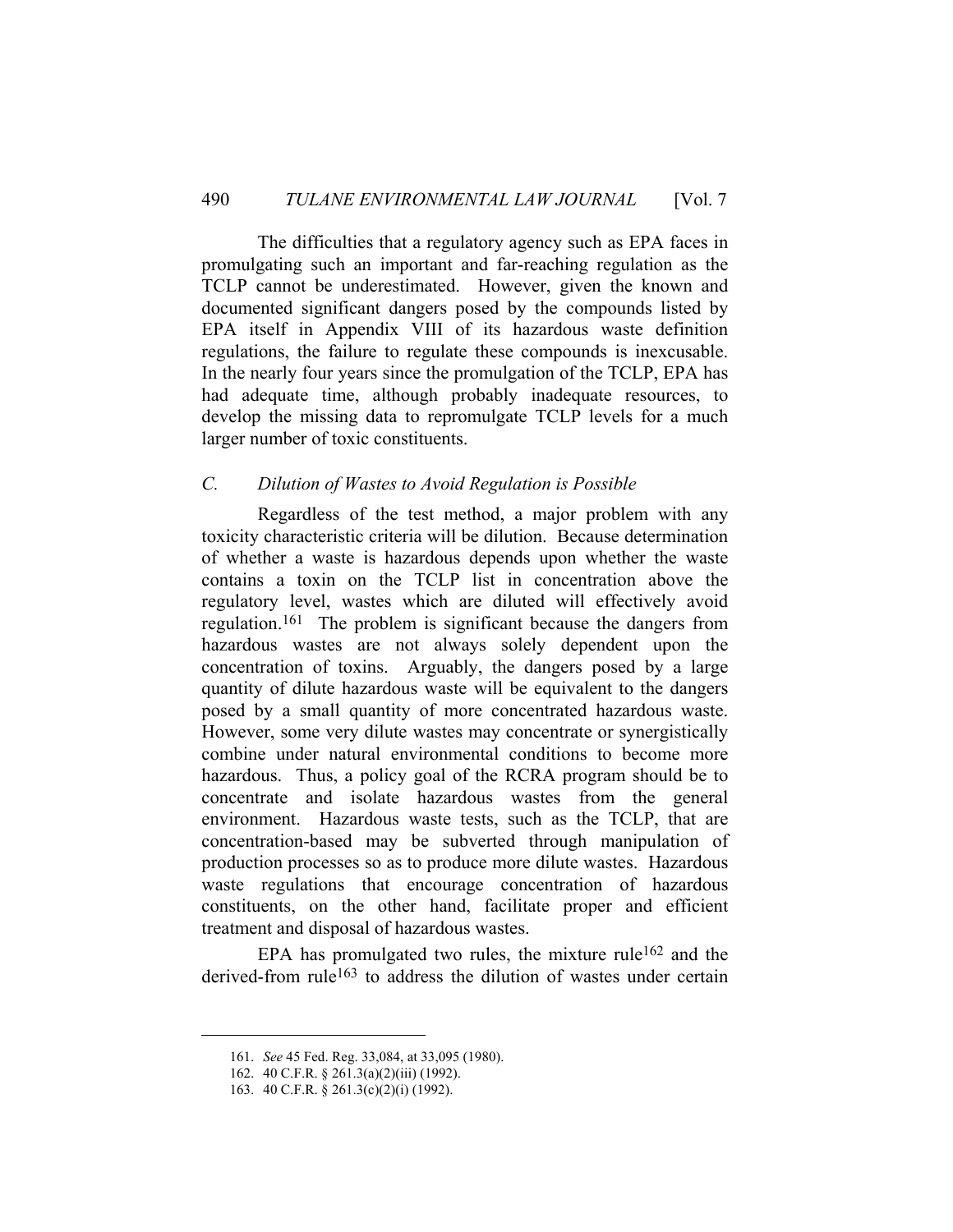circumstances.164 EPA intended the mixture rule to prevent generators of hazardous waste from mixing their waste with solid waste and disposing of the entire waste stream as nonhazardous.<sup>165</sup> However, neither rule solves the problem of dilution of wastes deemed hazardous solely by the operation of the toxicity characteristic rule. According to the mixture rule a solid waste is a hazardous waste if:

> [i]t is a mixture of a solid waste and a hazardous waste that is listed in [40 C.F.R. pt. 261] subpart  $D \ldots$  solely because it exhibits one or more of the characteristics of hazardous waste identified in [40 C.F.R. pt. 261] subpart  $C \ldots$ , unless the resultant mixture no longer exhibits any of the characteristics of hazardous waste of subpart C . . . .<sup>166</sup>

 The effect of this regulation is to exclude wastes which are diluted to levels where the hazardous waste constituent is at concentrations below the level regulated by the TCLP test at 40 C.F.R. section 261.24.

 The derived-from rule reads: "Except as otherwise provided in paragraph  $(c)(2)(ii)$  of this section, any solid waste generated from the treatment, storage, or disposal of a hazardous waste . . . is a hazardous waste."167

 The derived-from rule does not apply to waste generation, although the process of dilution of wastes would fall within the ambit

 <sup>164.</sup> The mixture and derived-from rule were invalidated in December 1991 on the grounds that EPA failed to provide notice and an opportunity to comment on the regulations. Shell Oil Co. v. EPA, 950 F.2d 741, 750-52 (D.C. Cir. 1991). The rules were repromulgated as interim rules on March 3, 1992. 57 Fed. Reg. 7630 (1992) (codified at 40 C.F.R. § 261.3 (1992)). On May 20, 1992, EPA issued a new proposal to deal with wastes previously regulated under the mixture and derived-from rules, the Hazardous Waste Identification Rule (HWIR). 57 Fed. Reg. 21,450 (proposed May 20, 1992). The HWIR proposed eight options for replacing the mixture and derived-from rule, 57 Fed. Reg. 21,450, at 21,455-63 (1992), but was subsequently withdrawn after coming under fire from state agencies and environmental groups. Rule-withdrawal Notice, 57 Fed. Reg. 49,280 (Oct. 30, 1992). The HWIR was criticized by both industry and environmentalists alike for allowing generators to make their own hazardous waste determinations and for its heavy reliance on concentration of wastes. *See* 23 Envtl. Rep. (BNA) 1491 (Oct. 2, 1992). *See also* Julianne Platz Hand, Comment, *The Mixture and Derived-From Rules Under RCRA: Is There Life After Shell* Oil?, 28 TULSA L.J. 497, 508-17 (1993) (summarizing comments to proposed HWIR).

 <sup>165. 45</sup> Fed. Reg. 33,084, at 33,095 (1980).

 <sup>166. 40</sup> C.F.R. § 261.3(a)(2)(iii) (1992).

 <sup>167. 40</sup> C.F.R. § 261.3(c)(2)(i) (1992).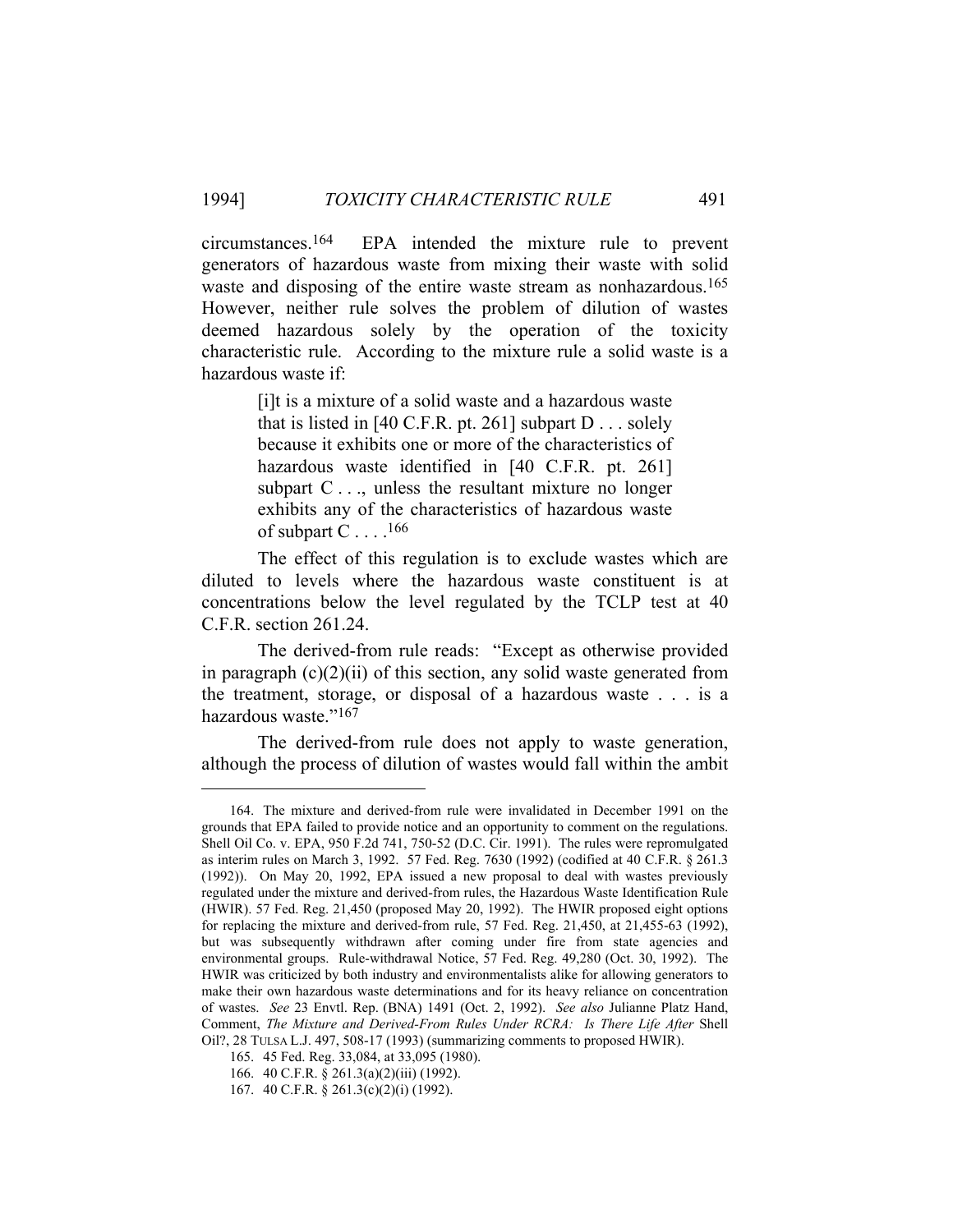of treatment. Thus, diluted wastes can also escape the derived-from rule because the process of generation of a waste may act to dilute the waste, thereby avoiding application of the derived-from rule. Therefore, whether the waste is hazardous again depends upon the outcome of a TCLP test of a potentially diluted waste.

#### VIII. LEGAL CHALLENGE TO THE TOXICITY CHARACTERISTIC RULE

 The Toxicity Characteristic Rule was challenged shortly after its promulgation. In *Edison Electric Institute v. EPA*, 168 the TCLP was challenged on a number of grounds raising both legal and scientific issues. Mining and electric utility industries challenged the rule's assumption of a "generic mismanagement scenario" whereby EPA assumed that certain mineral processing and manufactured gas plant wastes would be disposed of in municipal solid waste (MSW) landfills.169 Pulp and paper industry representatives challenged the regulatory level established for chloroform on the basis that the rule failed to take into account biodegradation that would occur under normal circumstances.<sup>170</sup> Scrap recyclers challenged the rule on administrative law grounds for failure to provide adequate public notice and opportunity for comment.171 The Natural Resources Defense Council (NRDC) and Hazardous Waste Treatment Council argued that temporary deferral of the TC rule's application to petroleum-contaminated media from cleanup of underground storage tanks (USTs) violated the statute.172

 The United States Court of Appeals for the District of Columbia upheld the rule, with the exception of remanding the portion of the rule dealing with the generic mismanagement scenario for mineral processing and manufactured gas wastes for development of a sufficient record.173 The court agreed that EPA had the authority to adopt the generic mismanagement scenario,174 but found that the Agency had not provided sufficient factual support for its use in the

 <sup>168. 2</sup> F.3d 438 (D.C. Cir. 1993).

 <sup>169.</sup> *Id.* at 443, 445.

 <sup>170.</sup> *Id.* at 442-43, 447.

 <sup>171.</sup> *Id.* at 443, 449-50.

 <sup>172.</sup> *Id.* at 443, 451-52.

 <sup>173.</sup> *Id.* at 453.

 <sup>174.</sup> *Id.* at 445 (citing Chevron U.S.A., Inc. v. Natural Resources Defense Council,

Inc., 467 U.S. 837 (1984)).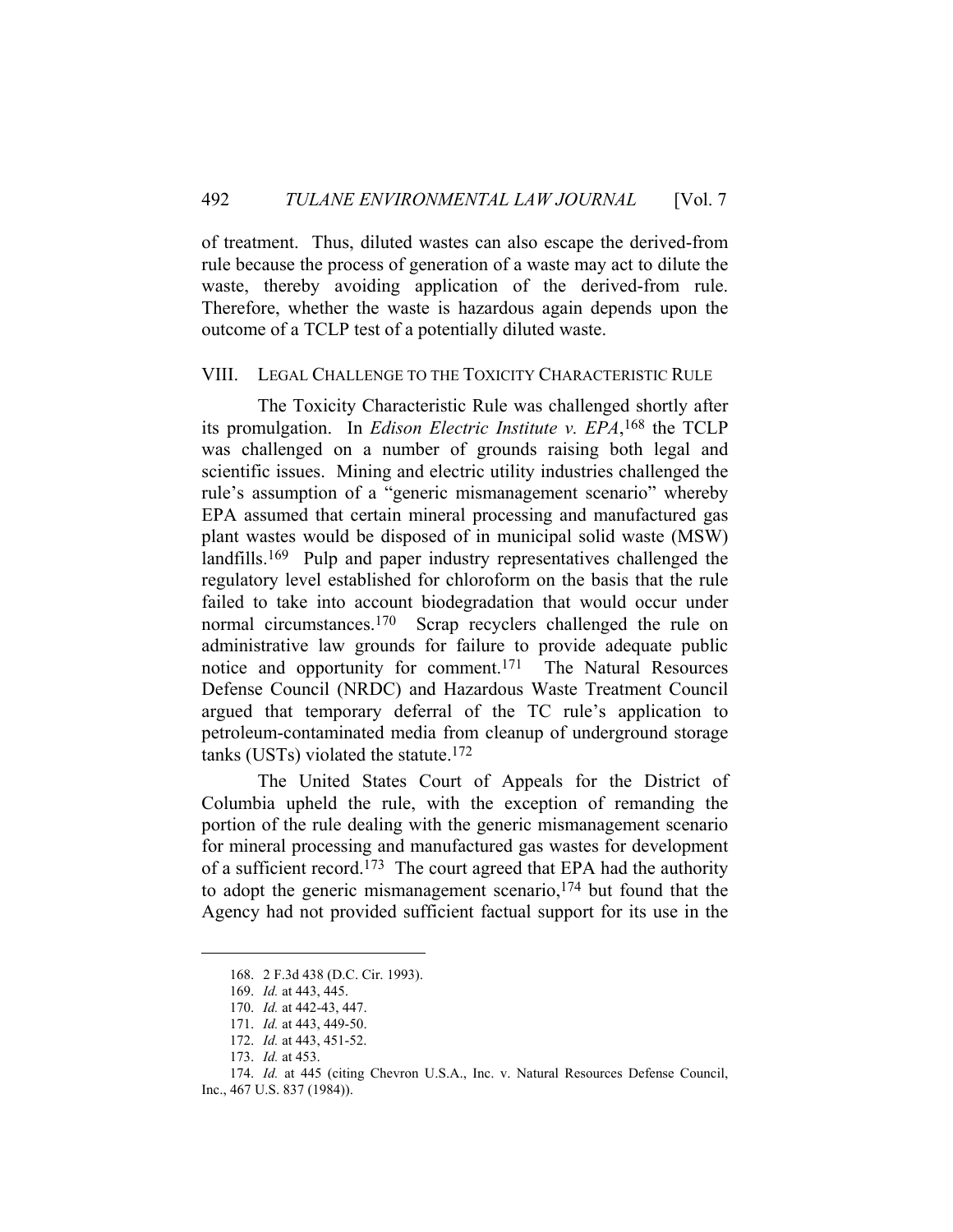record.175 Commenters to the proposed rule argued that industrial solid wastes are not normally disposed of in MSW landfills, to which EPA responded that states impose few restrictions on MSW landfills and that a substantial amount of industrial solid waste is in fact disposed of at MSW landfills.176 The court noted, however, that "the Agency did not point to any evidence that any of these wastes were generated by the mineral processing or electric utility industries."177

 EPA prevailed on all other challenges to the rule. Although the pulp and paper industry groups were correct that EPA had not taken into account degradation of chloroform (as well as other TC toxic wastes) in the rule, the court found that EPA had not acted arbitrarily or capriciously in rejecting commenters' requests to defer establishment of a TC regulatory level for chloroform.178 The court stated that EPA had reasonably rejected data that was lacking in scientific accuracy.<sup>179</sup>

 The scrap recycling industry challenged the TCLP on a theory that combined administrative law and science. They contended that because the TCLP was more sensitive to lead and other metals, the new test in effect changed the regulatory level without adequate public notice and opportunity for comment, as is required by the Administrative Procedure Act.180 The scrap recycling challengers pointed to the Regulatory Impact Analysis in the proposed rule, which stated that "[t]he existing and proposed regulations do not differ in their treatment of metals. Thus, any impact of the proposed regulation on the municipal sector would be due solely to the additional organic compounds."181 Thus, the scrap recycling challengers argued that EPA failed to provide notice that the TCLP in effect established a different regulatory standard for wastes containing lead and other TCLP metals. The court rejected these arguments because of the Agency's expertise in scientific matters and the fact

 <sup>175.</sup> *Id.* at 446.

 <sup>176.</sup> *Id.* at 445.

 <sup>177.</sup> *Id.* at 446 ("[T]he Agency must at least provide some factual support for its conclusion that such a mismanagement scenario is plausible.").

 <sup>178.</sup> *See id.* at 449.

 <sup>179.</sup> *Id.* 

 <sup>180.</sup> *Id*. at 450 (citing 5 U.S.C. § 553(b)(3)).

 <sup>181. 51</sup> Fed. Reg. 21,648, at 21,661 (1986).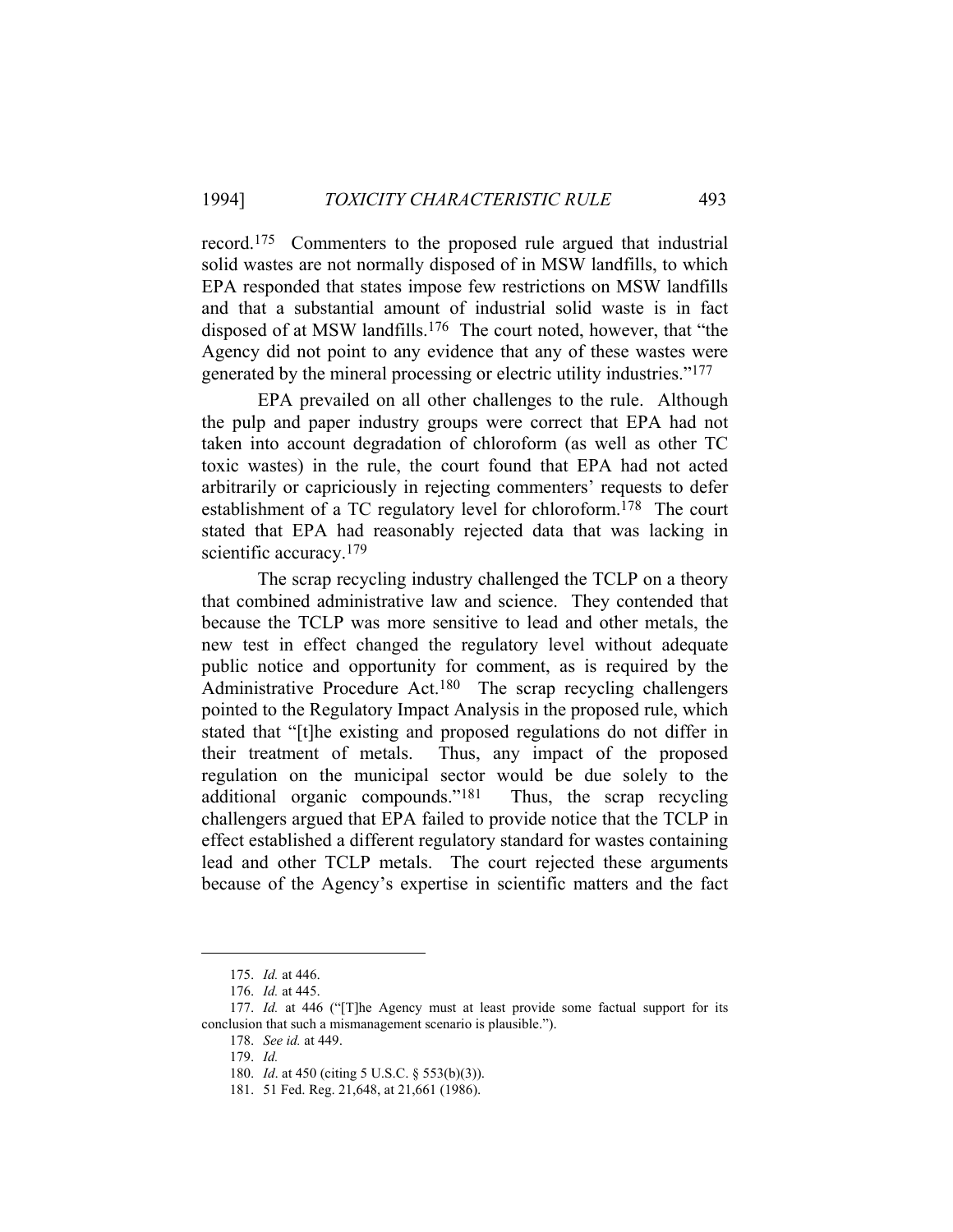that EPA had from the time of the TCLP's proposal made it clear that the new test would affect both organic compounds and metals.182

 NRDC challenged the TCLP's deferral in dealing with petroleum wastes from cleanup of USTs as violative of RCRA.183 One of the toxic constituents added by the TCLP is benzene, a primary component of petroleum. NRDC argued that RCRA subtitle C governed the regulation of "all hazardous wastes."184 Building upon the regulation of petroleum in USTs under subtitle I of RCRA, NRDC argued that once petroleum migrates from an UST, it becomes a waste and is therefore subject to the requirements of Subtitle C, including the TCLP test for toxicity.185 The court characterized this argument as "plausible, indeed elegant," but deferred to EPA's interpretation as a permissible construction of the statute.186

#### IX. CONCLUSION

 The TCLP is a slight technical improvement over the former EPTC test. A few additional toxins are regulated by the TCLP than by the EPTC. However, the regulation cannot be considered an effective attempt to protect human health and the environment from hazardous waste contamination, as is mandated by Congress under RCRA. Congress has already used strong words in the 1984 amendment to RCRA section  $3001(g)$  to force EPA to take steps toward effective hazardous waste regulation. Unfortunately, the small step in the right direction that the TCLP represents is simply not enough. Toxic substances that are not one of the thirty-nine listed in the TCLP and which are not one of EPA's listed wastes, are free to enter the environment unregulated, notwithstanding Congress' mandate.

 <sup>182.</sup> *Edison Elec. Inst.,* 2 F.3d at 450-51.

 <sup>183.</sup> *Id.* at 451.

 <sup>184.</sup> *Id.*

 <sup>185.</sup> *Id.* at 452. The theory that leaking or migration of toxins constitutes disposal of hazardous waste under RCRA has long been established and accepted by the courts. *See, e.g.,* United States v. Waste Indus., Inc., 734 F.2d 159, 164 (4th Cir. 1984) (leaking of wastes constituted disposal); United States v. Conservation Chem. Co., 619 F. Supp. 162, 200 (W.D. Mo. 1985) (migration of wastes from their initial location constituted disposal). *See also* RCRA § 1003(3), 42 U.S.C. § 6903(3) (1988 & Supp. III 1991).

 <sup>186.</sup> *Edison Elec. Inst.*, 2 F.3d at 452 (citing Chevron U.S.A., Inc. v. Natural Resources Defense Council, Inc., 467 U.S. 837 (1984)).